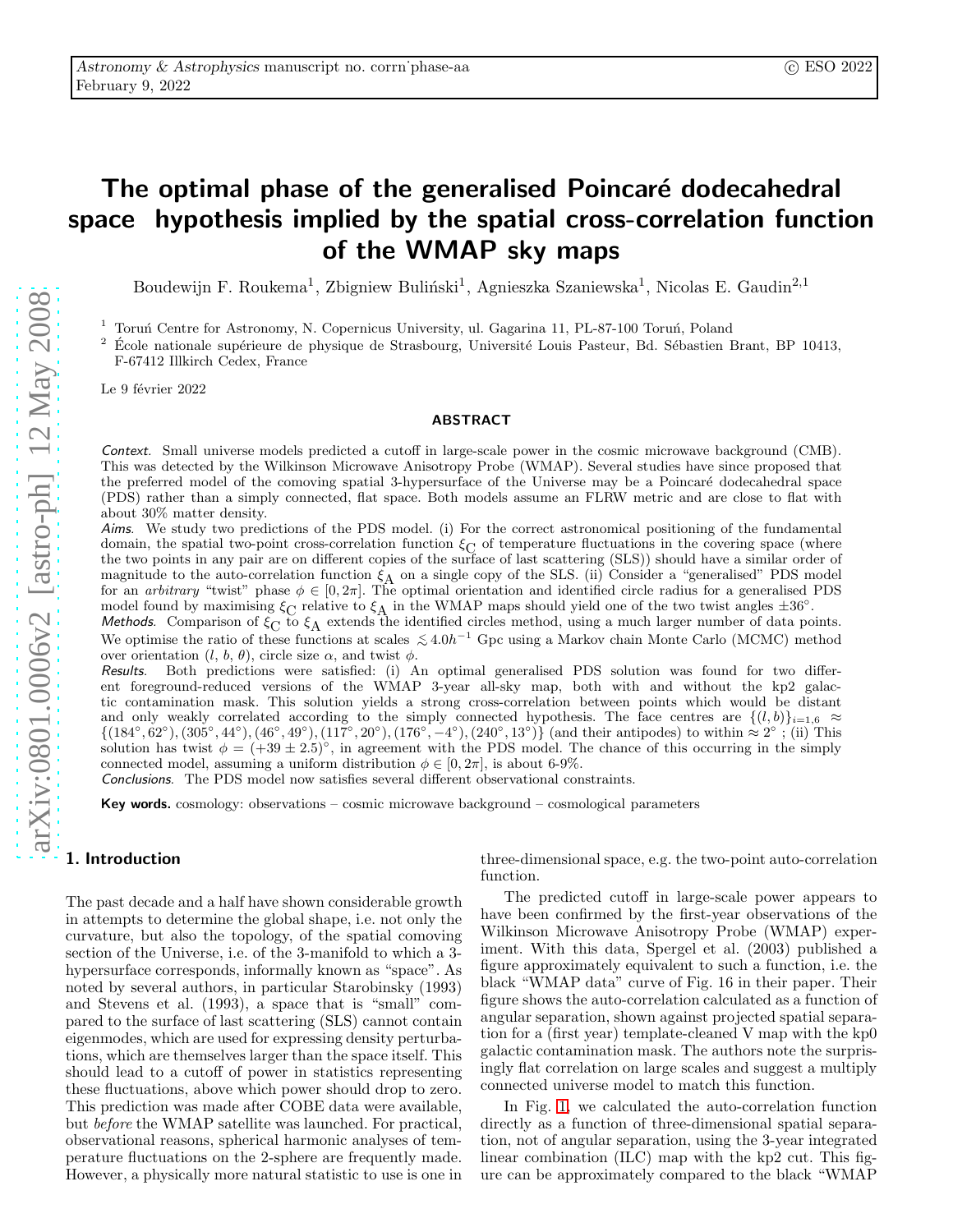

<span id="page-1-0"></span>**Fig. 1.** Estimate of the spatial auto-correlation function,  $\xi_A$ , of temperature fluctuations in the ILC WMAP map. The estimate assumes a simply connected space with  $\Omega_{\text{tot}} \approx 1.0, \Omega_{\text{m}} \approx 0.3,$ using 30,000 points randomly chosen from a uniform distribution on the 2-sphere, excluding points falling within the kp2 Galaxy mask. Correlations are shown in  $\mu K^2$  against comoving separation in  $h^{-1}$  Gpc ranging from zero separation up to the diameter of the SLS. An approximate conversion from spatial to angular separations on small scales  $(d \lesssim 4h^{-1}$  Gpc) can be obtained by setting  $19.2h^{-1}$  Gpc = 2 rad =  $360^{\circ}/\pi$ , i.e.  $1h^{-1}$  Gpc  $\approx 6.0^{\circ}$ .

data" curve of Fig. 16 of Spergel et al. (2003), except that the present figure shows the auto-correlation calculated as a function of three-dimensional spatial separation, not of angular separation; the relation between the two is not linear. Also, our figure uses the 3-year ILC map with the kp2 cut, not the 1-year template-cleaned V map with the kp0 cut.

In spatial comoving units, we confirm that the autocorrelation is very close to flat for separations larger than  $\approx 10h^{-1}$  Gpc. The relation between angular and spatial scales is, of course, not linear. Equation [\(15\)](#page-6-0) below (for either a spherical covering space or for a flat covering space using the limit  $R_C \gg r_{\text{SLS}} \ge d/2$  can be used to calculate this.

If the size of the Universe<sup>[1](#page-1-1)</sup> is about  $10h^{-1}$  Gpc, as this figure seems to indicate, then which of the various 3 manifolds correctly describes comoving space? Motivated by indications that the Universe may have positive curvature, and using eigenmode-based simulations to study the spherical harmonic  $(C_l)$  spectrum of the WMAP data, Luminet et al. (Luminet et al. 2003; Caillerie et al. 2007) argue that the Poincar´e dodecahedral space (PDS) is favoured by the WMAP data over an infinite, simply connected flat space. Caillerie et al. (2007) state that, by requiring maximal repression of the quadrupole signal, an optimal total density of  $\Omega_{\text{tot}} = 1.018$  is favoured (for a nonrelativistic matter density  $\Omega_{\rm m} \equiv 0.27$  and Hubble constant  $H_0 = 70 \,\mathrm{km\,s^{-1}/Mpc}$  for the PDS model. Several other authors (Aurich et al. 2005a, 2005b; Gundermann 2005) have also compared simulations for PDS models to the observed first-year and three-year Wilkinson Microwave Anisotropy Probe (WMAP) maps of the cosmic microwave background (CMB).

In all these studies, both the infinite flat models and the PDS models are used in the context of a standard, hot big bang model, i.e. where the Universe has a Friedmann-Lemaître-Robertson-Walker (FLRW) metric, perturbed by fluctuations that collapse gravitationally to form structures such as filaments and clusters of galaxies, and where values of the metric parameters consistent with the consensus obtained during the last decade of observations are adopted: the Universe is close to flat on length scales up to the SLS and has about 30% non-relativistic matter density.

In other work, Roukema et al. (2004) used the identified circles principle (Cornish et al. 1996, 1998) to find a specific optimal orientation of the PDS model based on the WMAP first-year ILC map, and published a tentative set of coordinates. Key et al. (2007) confirmed the presence of a signal at the celestial coordinates, circle radius, and <sup>−</sup>36◦ twist published in Roukema et al. (2004), but argue that it should be considered a false positive. Using software independent of that used in Roukema et al. (2004), updating to the 3-year WMAP data, and using Gaussian simulations, Lew & Roukema (2008) find similar conclusions. They find that a local maximum in the statistic used for finding matched circles exists for a circle radius  $\sim 11^\circ$  and a  $-36^\circ$  twist, but it is not statistically significant.

Aurich et al. (2006) also made a circles analysis of the WMAP first-year data, using their own estimator and weight function, and, in contrast with Roukema et al. (2004), Key et al. (2007), and Lew & Roukema (2008), did not find any signal at 11◦ . On the other hand, they did find a tentative PDS signal at  $\Omega_{\text{tot}} \approx 1.015$ , or equivalently, a circle radius  $\alpha \approx 40^{\circ}$ . The signal is weaker than they expected, but the authors note that uncertainties due to foregrounds and noise structures in the data make it premature to draw firm conclusions.

A disadvantage of the identified circles approach is that it is based on the information in a relatively small number of points on the sky map of temperature fluctuations, making it sensitive to small errors in the data or analysis and requiring prohibitively long computations. Is it possible to generalise from the identified circles principle?

Moreover, leaving aside the debate about matched circles statistics, observably multiply connected models could reasonably be said to have satisfied only one prediction so far, that of a cutoff in the density fluctuation spectrum on a large scale. Can predictions of the PDS model itself be tested, for example, using the identified circles principle or an extension of it?

In searches for matched circles, the statistic used is usually some variation on what can be considered to be the value of the two-point cross-correlation function of observed temperature fluctuations at pairs of points in the covering space,  $\xi_C(r)$ , where the two points lie on different copies of the SLS, and the separation of the two points in the pair (on the different copies of the SLS) is zero in the covering space.

We can write this function as if it were possible to sample temperature fluctuations as point objects at arbitrary spatial points throughout the covering space, i.e. including arbitrarily low redshifts, as well as points beyond the SLS:

<span id="page-1-2"></span>
$$
\xi_{\mathcal{C}}(r) \equiv \left. \left\langle \delta T(x_{i_1}) \delta T \left[ g_j(x_{i_2}) \right] \right\rangle_{i_1, i_2, j} \right. \tag{1}
$$

averaging over triples  $(i_1, i_2, j)$  satisfying  $d(x_{i_1}, [g_j(x_{i_2})]) =$ r and  $g_j \neq I$  (the identity I is removed because we only

<span id="page-1-1"></span><sup>&</sup>lt;sup>1</sup> See e.g. Fig 10 of Luminet & Roukema (1999) for a schematic diagram of various definitions of the "size" of the fundamental domain, including the injectivity radius, the in-radius, and the out-radius.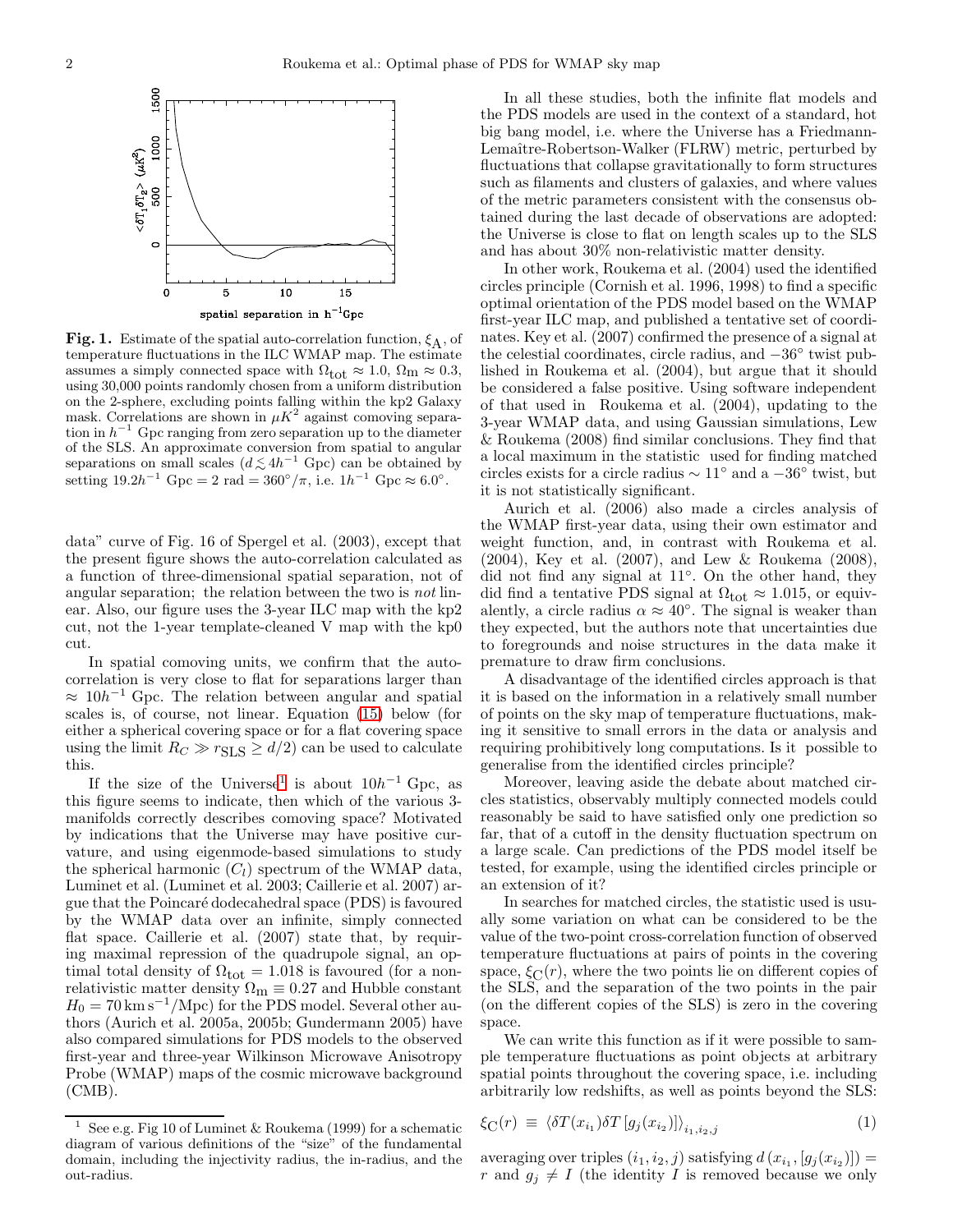want the cross-correlation). Here,  $x_{i_k}$  for  $k = 1, 2$  are arbitrary points on the SLS considered to be located at their comoving spatial positions,  $g_j$  for  $j = 1, \ldots, 12$  are the 12 holonomy transformations in the binary icosahedral group  $\Gamma = I^*$  operating on the covering space  $S^3$  that match opposite faces of the fundamental polyhedron of the PDS,  $d(x, y)$  is the comoving spatial geodesic distance between two points  $x, y$  in the comoving covering space (i.e. an arc-length on the covering space  $S^3$  embedded in  $\mathbb{R}^4$ , e.g. Roukema 2001). The temperature fluctuations on one copy of the SLS,  $\delta T(x)$ , are extended to the whole covering space via the holonomy transformations, i.e.,

<span id="page-2-0"></span>
$$
\forall g_j \in \Gamma, \ \delta T(x) = \delta T \left[ g_j(x) \right]. \tag{2}
$$

The latter assumption, i.e. Eq. [\(2\)](#page-2-0), enables rewriting Eq. [\(1\)](#page-1-2) in a way that becomes observationally realistic,

<span id="page-2-6"></span>
$$
\xi_{\mathcal{C}}(r) \equiv \left\langle \delta T(x_{i_1}) \delta T(x_{i_2}) \right\rangle_{i_1, i_2, j}, \tag{3}
$$

again subject to the conditions that the average is taken over pairs satisfying  $d(x_{i_1}, [g_j(x_{i_2})]) = r$  and  $g_j \neq I$ . The auto-correlation function can then be written

<span id="page-2-5"></span>
$$
\xi_{\mathbf{A}}(r) \equiv \langle \delta T(x_{i_1}) \delta T(x_{i_2}) \rangle_{i_1, i_2}, \tag{4}
$$

averaging over pairs satisfying  $d(x_{i_1}, x_{i_2}) = r$ . In words,  $\xi_A$  is the 3-spatial auto-correlation function for pairs of points on a single copy of the SLS, while  $\xi_C$  is the 3-spatial cross-correlation function for pairs of points where the two members lie on different copies of the SLS in the covering space.

Now rewrite the statistic  $S$  used in matched circles searches as follows [see e.g. Eq. (9) of Roukema et al. (2004), with the normalisations (denominator and monopole  $T$ ) ignored for simplicity],

<span id="page-2-4"></span>
$$
S \equiv \langle \delta T_i \, \delta T_j \rangle_{(i,j)} = \xi_{\text{C}}(0)
$$
 (5)

for the case where pairs of points  $(i, j)$  are (hypothetically) multiply-imaged locations located on a pair of matching circles in the covering space. We use  $r = 0$  here because that is the defining characteristic of matched circles  $-$  a pair of matching points is a match because the two points are the same space-time points, i.e. they are separated by  $r = 0$  when their topological images located on adjacent copies of the SLS in the covering space are considered.

Here, generalise from the zero separation crosscorrelation  $\xi_C(0)$  to cross-correlations at larger separations  $r > 0$ . We can expect that

$$
\xi_{\rm C}(r > 0) < \xi_{\rm C}(0),\tag{6}
$$

i.e. that correlations weaken with separation and that, in general,  $\xi_C(r)$  should be approximately equal to the autocorrelation function  $\xi_A(r)$  on scales much smaller than the "size" of the fundamental domain, e.g. the in-diameter  $2r_-\,$ (e.g. fig 10, Luminet & Roukema 1999)

$$
\xi_{\mathcal{C}}(r>0) \sim \xi_{\mathcal{A}}(r>0) \quad , \text{ if } r \ll 2r_{-}, \tag{7}
$$

since there is no statistical, physical distinction between a pair of points on different copies of the SLS and a pair of points on a single copy of the SLS, apart from effects that are not locally isotropic, such as the Doppler effect.

Since  $\xi_A$  is generally large at small r and small at large r, obtaining a large correlation requires using a range of length scales  $r$  that are relatively small, e.g.,

<span id="page-2-1"></span>
$$
\xi_{\rm C}(r \lesssim 2h^{-1} \text{ Gpc}) \sim \xi_{\rm A}(r \lesssim 2h^{-1} \text{ Gpc})
$$
 (8)

should be a relatively high positive value if the multiply connected model being studied is the correct model.

Another way of saying this is that this test compares the spatial two-point cross-correlation function of mapped  $(n + 1)$  (in the sense of the holonomy transformation g, which maps one copy of a point in the covering space to one of its images) and unmapped temperature fluctuations in the covering space, where the two points in any pair are on different copies of the SLS, against the auto-correlation function on a single copy of the SLS.

To see yet another way of thinking about this, suppose that the PDS model at a given orientation and implied circle size is correct and that temperature fluctuations occur as point objects, each emitting isotropically. The covering space cross-correlation function, based on pairs of points that are close to one another due to the application of one or more holonomy transformations g, but are not close to one another on a single copy of the SLS, should then be statistically equivalent (apart from the Doppler effect and foreground/projection effects) to a sampling from the spatial auto-correlation function  $\xi_A$ , which can be estimated using points that lie on a single copy of the SLS.

This gives us our first prediction to test the PDS hypothesis: Eq. [\(8\)](#page-2-1) should only be expected to hold if the physically correct PDS (or other) 3-manifold is assumed and is modelled at its correct astronomical orientation. If the PDS model is correct but a wrong orientation is chosen, then the cross-correlation  $\xi_C$  inferred from it on small length scales — in the covering space since it is the cross-correlation should represent correlations of pairs of points that in reality are not close together, due to the erroneous orientation that causes mappings from one copy of the SLS to another to be incorrect. Since the correlation of distant points is, in general, small, we have for this incorrect PDS model:

$$
\xi_{\rm C}(r \lesssim 2h^{-1} \text{ Gpc}) \sim \xi_{\rm A}(r \gg 2h^{-1} \text{ Gpc})
$$
  

$$
\ll \xi_{\rm A}(r \lesssim 2h^{-1} \text{ Gpc})
$$
 (9)

i.e.

<span id="page-2-2"></span>
$$
\xi_{\rm C}(r \lesssim 2h^{-1} \text{ Gpc}) \ll \xi_{\rm A}(r \lesssim 2h^{-1} \text{ Gpc}),\tag{10}
$$

in contrast to Eq. [\(8\)](#page-2-1). Similarly, if the PDS model is incorrect, then arbitrary orientations should also yield small cross-correlations on small length scales, as in Eq. [\(10\)](#page-2-2).

In this paper, the initial aim is to maximise  $\xi_C(r \lesssim 2h^{-1} \text{ Gpc})$  relative to  $\xi_A(r \lesssim 2h^{-1} \text{ Gpc})$ , varying<br>PDS models over the parameter space of different erign PDS models over the parameter space of different orientations and circle sizes. (In the actual calculations, we used a range of scales below and a little above  $\sim 2h^{-1}$  Gpc: see Sect. [3.3](#page-5-0) and Eq. [\(18\)](#page-6-1) for details.) This should lead to an estimate of the best orientation and circle size for the PDS model, given the observational data.

However, to further test the PDS model, consider a "generalisation" from the mathematically correct PDS model to a class of pseudo-models for which the cross-correlation function can be calculated, but for which most<sup>[2](#page-2-3)</sup> of the members of the class are physi-

<span id="page-2-3"></span> $2$  The mathematical term "almost all" could be used here, but when taking observational and numerical calculation uncertainties into account, the word "most" is more realistic.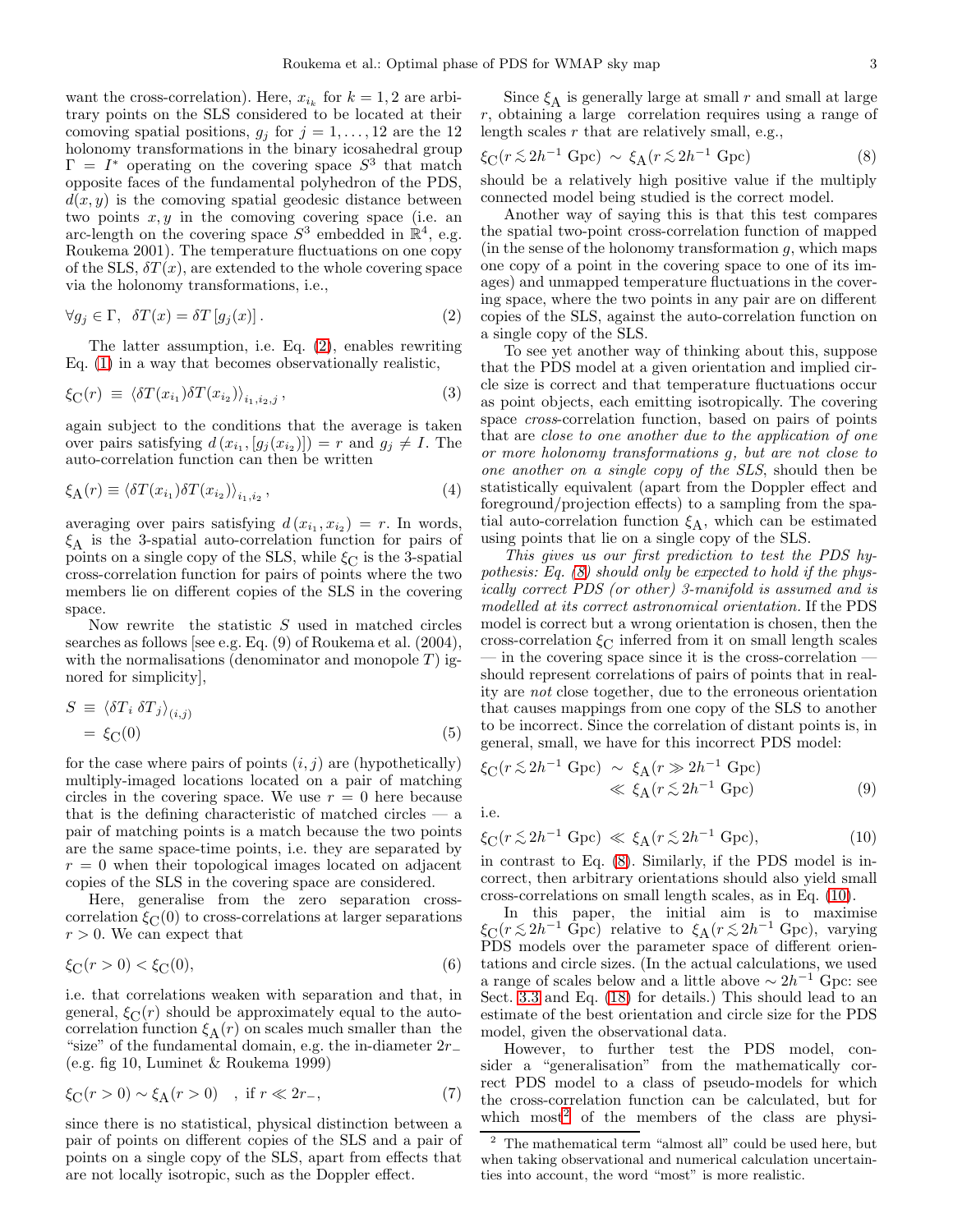cally invalid. Maximising  $\xi_C(r \lesssim 2h^{-1} \text{ Gpc})$  (relative to  $\xi_L(r \lesssim 2h^{-1} \text{ Gpc})$ ) over the extended parameter gases do  $\xi_A(r \lesssim 2h^{-1}$  Gpc)) over the extended parameter space de-<br>fined by this class should than have little change of violding fined by this class should then have little chance of yielding an optimal model that is valid, unless the PDS model is astronomically correct.

The "generalisation" that we define here is to allow the "twist" angle  $\phi$  to be arbitrary in [0, 2 $\pi$ ]. The twist angle can be described as follows. In a single-action, spherical 3 manifold (e.g., Sect. 4.1, Gausmann et al. 2001) thought of as embedded in 4-dimensional Euclidean space,  $\mathbb{R}^4$ , any holonomy transformation is a Clifford translation that rotates in  $\mathbb{R}^4$  about the centre of the hypersphere in one 2plane by an angle of  $\pi/5$ , and also by  $\pi/5$  in an orthogonal 2-plane.

From a close-up perspective of the SLS rather than looking at the whole hypersphere  $S^3$ , or in other words, from a projection into  $\mathbb{R}^3$ , one 4-rotation can be thought of as a *translation* in  $\mathbb{R}^3$  from one circle in a matched circle pair to the other member of the pair on the opposite side of the SLS, and the second 4-rotation is then thought of as a twist around a vector in the translation direction joining the centres of the two identified circles. This full motion is frequently termed a "screw motion". The "twist" is the second of these two rotation angles.

Physically, the only two possible twist angles are  $\pm \pi/5$ . If the cross-correlation were to be calculated by filling one copy of the fundamental domain with a uniform distribution of points and then mapping this set of points to copies of the fundamental domain in the covering space, then for an invalid twist angle, some regions of space near the first copy would have either zero, two, three, or more times the density of points in the first copy of the fundamental domain. In other words, sharp discontinuities would occur in calculating the cross-correlation.

However, a practical way of estimating the crosscorrelation is the method represented in Eq. [\(5\)](#page-2-4), i.e. multiplying temperature fluctuations and then averaging them. Using this method rather than multiplying densities of points, the effect mentioned in the previous paragraph should only lead to slightly more or less frequent sampling in some regions of the cross product of the covering space with itself, not to a modification of the correlations themselves.

The continuous nature of this method, as opposed to the discrete nature of starting with a uniform distribution of points in the fundamental domain, can be seen as follows. For a given pair of observed locations  $(x_i, x_j)$  on one copy of the SLS, their comoving spatial separation  $d[x_i, g(x_j, \phi)]$ for a given "generalised" isometry  $g$ , which depends on the generalised twist  $\phi$ , changes continuously through the values  $\phi = \pm \pi/5$ , not discretely. Moreover, the product of the observed temperature fluctuations remains constant. Intuitively, we could say that as  $\phi$  varies, the geodesics formed by pairs  $[x_i, g_1(x_j, \phi)]$  do not "know" when they meet other pairs  $[x_i, g_2(x_j, \phi)]$ , where  $g_1$  and  $g_2$  are two holonomy transformations mapping the fundamental domain to two copies of the fundamental domain adjacent to one another in the covering space.

If the PDS model is correct, then calculating  $\xi_C(r)$  using temperature fluctuations and applying isometries using an arbitrary twist angle should give  $\xi_C(r \lesssim 2h^{-1} \text{ Gpc}) \ll \xi_A(r \lesssim 2h^{-1} \text{ Gpc})$  as in Eq. [\(10\)](#page-2-2), but<br>sing  $\xi_C(r \lesssim 2h^{-1} \text{ Gpc})$  as  $\xi_L(r \lesssim 2h^{-1} \text{ Gpc})$  as in Eq. (8) give  $\xi_C(r \lesssim 2h^{-1} \text{ Gpc}) \sim \xi_A(r \lesssim 2h^{-1} \text{ Gpc})$  as in Eq. [\(8\)](#page-2-1) when the twist angle is correct.

This gives the second prediction of the PDS model. The maximal cross-correlation for this generalised PDS model estimated using correlations of temperature fluctuations should not only exist as a robust maximum, but it should also give a twist angle of either  $\pm \pi/5$ .

If the simply connected, perfectly flat model is correct, then the PDS model is incorrect, and it should either be difficult to find a robust maximal correlation  $\xi_C(r \lesssim 2h^{-1}$  Gpc) in this extended 5-parameter space, or<br>clear an exhittent twist angle  $\phi$  should result with only a else an arbitrary twist angle  $\phi$  should result, with only a small chance of  $\phi$  being close to either of the two values expected for the PDS.

An estimate of how close an "arbitrary" twist angle should lie to one of the two PDS values can be made as follows. Given the assumption that

$$
\xi_{\mathcal{A}}(r \gg 2h^{-1} \text{ Gpc}) \ll \xi_{\mathcal{A}}(r \lesssim 2h^{-1} \text{ Gpc}),\tag{11}
$$

we can expect that this arbitrary angle should be selected from a uniform probability density distribution on  $[0, 2\pi]$ . In principle, depending on the assumptions made about the complex statistical properties of the WMAP temperature fluctuation maps, it could be possible for this distribution to be non-uniform, even for a non-PDS space model. However, the estimated spatial auto-correlation function  $\xi_A$ for  $r \gtrsim 10h^{-1}$  Gpc is close to zero, as shown in fig 16 of<br>Special et al. (2003) as a function of angular concretion on Spergel et al. (2003) as a function of angular separation on the SLS  $(S^2)$ , and explicitly as a function of spatial separation in Fig. [1](#page-1-0) here, so the assumption does appear to be supported by the empirical evidence.

For the uniform distribution assumption, let us define

<span id="page-3-1"></span>
$$
\Delta \phi \equiv \min \left( \left| \phi - \frac{\pi}{5} \right|, \left| \phi - \frac{9\pi}{5} \right| \right) \tag{12}
$$

for  $\phi \in [0, 2\pi]$ . The chance of the observational optimal phase  $\phi_{\text{WMAP}}$  being close to  $\pi/5$  or  $9\pi/5$  is then

<span id="page-3-2"></span>
$$
P\left(\Delta\phi < \Delta\phi_{\text{WMAP}}\right) \ = \ \begin{cases} \ 2\frac{\Delta\phi}{\pi}, & \text{if } \Delta\phi \leq \frac{\pi}{5} \\ \frac{1}{5} + \frac{\Delta\phi}{\pi}, & \text{if } \frac{\pi}{5} \leq \Delta\phi \leq \frac{4\pi}{5}. \end{cases} \tag{13}
$$

The piecewise nature of this function is because; e.g. there are four ways in which  $\phi$  can differ from  $\pm \pi/5$  by a small angle such as 10◦ , but only two ways in which it can differ from  $\pm \pi/5$  by a large angle such as  $100^\circ$ .

To search for an optimal solution in the parameter space, a Metropolis-Hastings version of a Markov-chain Monte Carlo (MCMC) method is used (e.g., Sect. 4.2, Neal 1993, and references therein) over the five-dimensional parameter space

<span id="page-3-0"></span>
$$
\{(l, b, \theta, \alpha, \phi)\},\tag{14}
$$

where the parameters represent dodecahedron orientation  $(l, b, \theta)$ , circle size  $\alpha$  and twist phase  $\phi$ . All parameters are initialised as arbitrary angles, except that the circle size is constrained to  $5^{\circ} \leq \alpha \leq 60^{\circ}$  both initially and during the whole chain. See Sect. [3.6](#page-7-0) for more details.

We also ran some MCMC chains starting with the parameters of the Roukema et al. (2004) "hint" of a PDS solution with circles of size  $\sim 11^\circ$ . If this solution is correct, then we would expect the chains to remain localised around that same solution. If the solution is wrong and if a correct solution exists, then the chains should move towards that correct solution, even though starting at a wrong point. If the solution is wrong and if no correct solution exists, then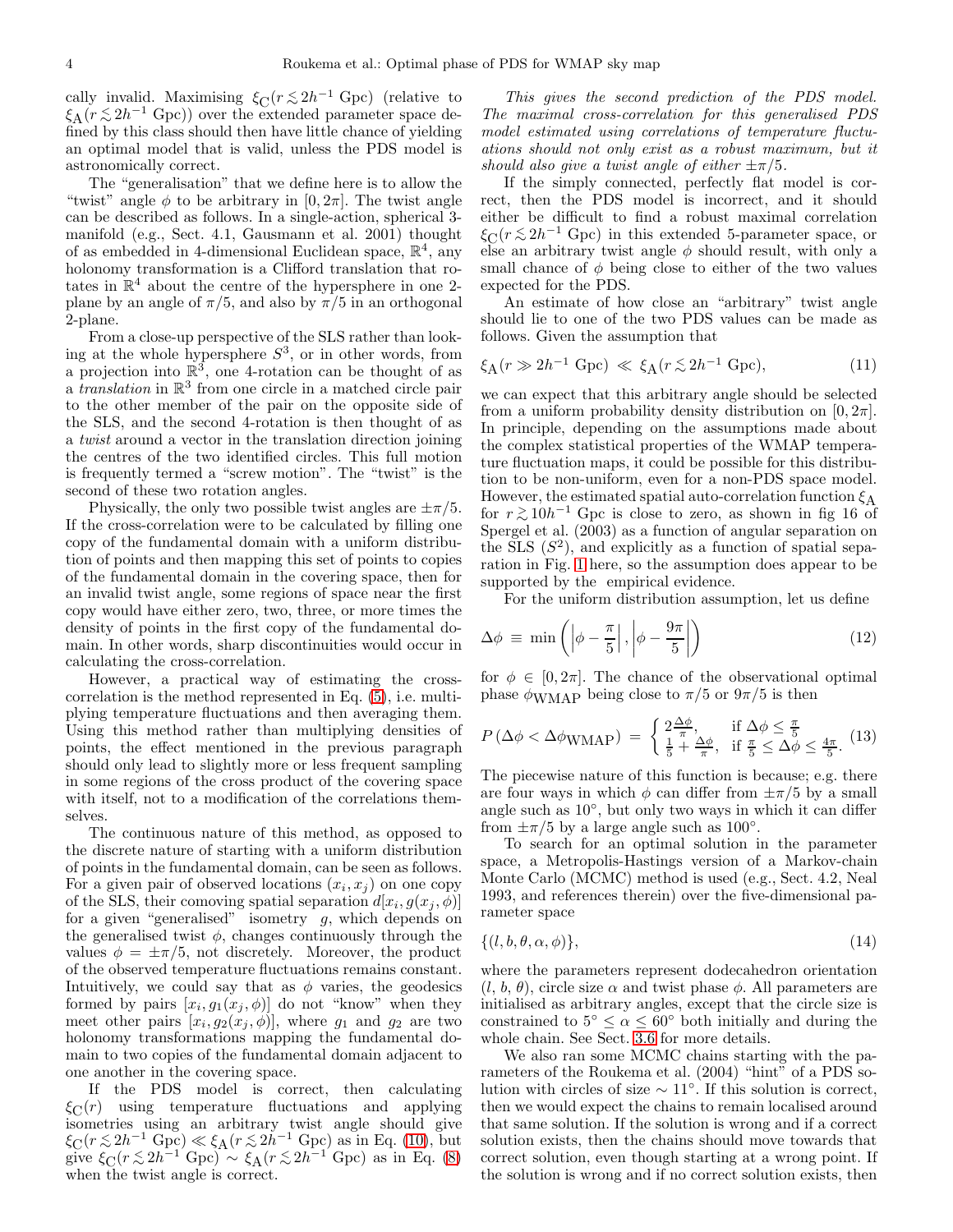we would expect the chains to move randomly and fail to find a strong maximum.

The correlation function definitions are described in Sect. [3.2,](#page-5-1) the probability estimator used to compare multiple-SLS cross-correlation and single-SLS autocorrelation functions is presented in Sect. [3.5,](#page-7-1) and the MCMC method is described in Sect. [3.6.](#page-7-0) Results are presented in Sect. [4.](#page-8-0) Discussion follows in Sect. [5](#page-14-0) and conclusions are made in Sect. [6.](#page-18-0)

For references on cosmic topology in general, please see the first known article on the subject (Schwarzschild 1900, 1998), a short beginner's review of cosmic topology (Roukema 2000), more in-depth reviews (Lachièze-Rey  $\&$ Luminet 1995; Luminet 1998; Starkman 1998; Luminet & Roukema 1999), workshop proceedings (Starkman 1998; Blanlœil & Roukema 2000), and lists of two-dimensional and three-dimensional methods (Table 2, Luminet & Roukema 1999; Uzan et al. 1999; Roukema 2002; Rebouças & Gomero 2004). For background on spherical, multiply connected spaces, see Weeks (2001), Gausmann et al. (2001), Lehoucq et al. (2002), Riazuelo et al. (2004), and Luminet et al. (2003). For the identified circles principle, of which the present method can be thought of as an extension, see Cornish et al. (1996, 1998).

One correction to a point made in much of the above literature concerns the independence of the metric and global topology. For example, Luminet & Roukema (1999) wrote, "However, general relativity deals only with local geometrical properties of the universe, such as its curvature, not with its global characteristics, namely its topology". The error here is that global topology *can*, at least in certain cases, generate a local effect, and thus affect local geometrical properties. See the  $T^3$ , Newtonian weak field limit, heuristic calculation in Roukema et al. (2007): if the Universe contains inhomogeneities and is not expanding perfectly isotropically, then at least in the  $T^3$  case, additional accelerations and decelerations exist in the different fundamental directions, in such a way that they tend to equalise the slightly different expansion rates.

Comoving coordinates are used when discussing distances (i.e. "proper distances", Weinberg 1972, equivalent to "conformal time" if  $c = 1$ ). We write the Hubble constant as  $H_0 \equiv 100h \,\mathrm{km\,s^{-1}}/\mathrm{Mpc}.$ 

## 2. Observations

The analysis presented here uses the Internal Linear Combination  $(ILC)<sup>3</sup>$  $(ILC)<sup>3</sup>$  $(ILC)<sup>3</sup>$  all-sky map of the three-year WMAP data (Spergel et al. 2007) and the Tegmark et al. (2003) foreground-cleaned, Wiener-filtered  $(TOH)^4$  $(TOH)^4$  version of the same data. (Unless otherwise stated, we refer to the threeyear data, not the one-year data.)

For our main analyses, we used either the "kp2" mask to eliminate the Galactic Plane (GP) and associated re-gions from the analysis<sup>[5](#page-4-2)</sup> or no mask at all. We also discuss



<span id="page-4-3"></span>Fig. 2. Schematic diagram of temperature auto-correlations in a simply connected universe, showing "typical" temperature correlations  $\delta T_i \delta T_j$  for two pairs of points  $(i, j) = (1, 2), (3, 4)$ that are widely separated on a single copy of the surface of last scattering (SLS). Since the correlation is in general high at low separations and low at high separations, the product  $\delta T_i \delta T_j$  is low in both cases.



<span id="page-4-4"></span>Fig. 3. Schematic diagram of temperature cross-correlations in a multiply connected universe (e.g. a Poincaré dodecahedral space, PDS, model), showing "typical" temperature correlations  $\delta T_i$   $\delta T_j$  for two pairs of points  $(i, j) = (1, 2), (3, 4)$  that are widely separated on a single copy of the SLS, as in Fig. [2.](#page-4-3) The holonomy transformation g maps points in space to copies of themselves in the covering space. The points  $x_1$  and  $g(x_1)$  are the same physical point, and similarly,  $x_3$  and  $g(x_3)$  are physically identical. Since the comoving separations  $d[q(x_1), x_2]$  and  $d[g(x_3), x_4]$  are both small, and the correlation is, in general, high at low separations, the product  $\delta T_i \delta T_j$  is high in both cases. This should only occur if the holonomy transformation  $g$  is physically correct. This is described statistically in Eq.  $(8)$ .

analyses with the "kp0" mask. The kp2 mask covers about 15% of the sky, and the kp0 mask covers about 25% of the sky.

We did not carry out any explicit smoothing of these maps, though the MCMC method itself could be thought of as a method that (when analysed statistically) implicitly smooths the information in the data.

<sup>3</sup> <http://lambda.gsfc.nasa.gov/data/map/> [dr2/dfp/wmap\\_ilc\\_3yr\\_v2.fits](dr2/dfp/wmap_ilc_3yr_v2.fits)

<span id="page-4-0"></span><sup>4</sup> <http://space.mit.edu/home/tegmark/>

<span id="page-4-2"></span><span id="page-4-1"></span>[wmap/wiener3yr\\_map.fits](wmap/wiener3yr_map.fits)<br>
5 Data file: http:/ file: <http://lambda.gsfc.nasa.gov/data/map/> [dr2/ancillary/wmap\\_kp2\\_r9\\_mask\\_3yr\\_v2.fits](dr2/ancillary/wmap_kp2_r9_mask_3yr_v2.fits), map projection: <http://lambda.gsfc.nasa.gov/product/map/> [current/map\\_images/f02\\_int\\_mask\\_b.png](current/map_images/f02_int_mask_b.png).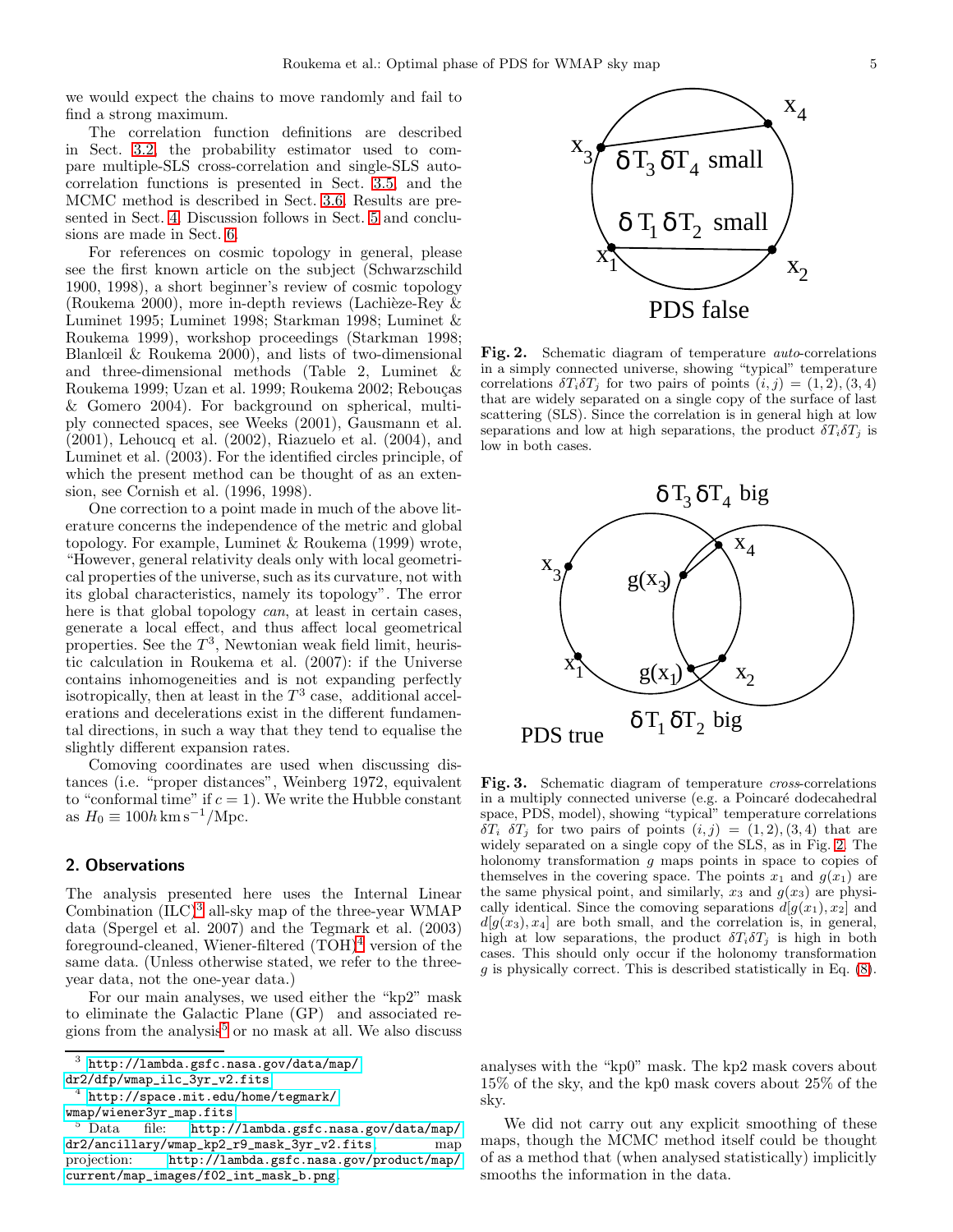## <span id="page-5-4"></span>3. Method

A GPL (GNU General Public Licence) program CIRCLES<sup>[6](#page-5-2)</sup> is available for reproducing the analysis as described below. A typical 12,000 step MCMC chain as described below should take about 3–4 days to run on an x86 type processor running at about 1.5-2 GHz.

## *3.1. Spatial versus angular correlation functions*

Since the naïve Sachs-Wolfe effect is due to locally isotropic emission, which is what makes the identified circles test useful for the purposes of testing cosmic topology hypotheses, we will assume the same approximation as that required for the circles test to reveal a signal, i.e. that the integrated Sachs-Wolfe effect and the Doppler contribution are relatively small on the observational angular scales corresponding to the length scales of interest. At worst, this assumption should weaken any signal found; it is difficult to see how it could create a false signal. This assumption is written below in Eq. [\(2\)](#page-2-0).

#### <span id="page-5-1"></span>*3.2. Auto- and cross-correlation functions:*  $\xi_{\rm A}$  *vs*  $\xi_{\rm C}$

Due to observational constraints, the spatial autocorrelation function that we are interested in for this test is usually estimated indirectly, e.g. in angle, and calculated in terms of spherical harmonic components of the temperature fluctuations considered as a function on the sphere.

However, the angular correlation function on the SLS is sometimes calculated. Figure 16 of Spergel et al. (2003) shows the main feature useful for this test: to first order, the correlation is high at low separations and low at high separations. As mentioned above, the figure also shows both the disagreement between the simply connected flat model and the observations and the surprising flatness of the correlation function over most angular scales greater than about  $40 - 50^{\circ}$ .

Figures [2](#page-4-3) and [3](#page-4-4) show what is described algebraically in Eqs. [\(10\)](#page-2-2) and [\(8\)](#page-2-1): in a simply connected model,  $\xi_C(r \lesssim 2h^{-1} \text{ Gpc}) \ll \xi_A(r \lesssim 2h^{-1} \text{ Gpc})$ , while in a multiply connected model at the correct criptation and identiply connected model at the correct orientation and identified circle size,  $\xi_C(r \lesssim 2h^{-1} \text{ Gpc}) \sim \xi_A(r \lesssim 2h^{-1} \text{ Gpc})$ .<br>For simplicity, these two diagrams show only one helpnomy. For simplicity, these two diagrams show only one holonomy transformation  $g_i$ . A holonomy transformation is an isometry of the covering space used to define the PDS, i.e.  $g_i \in \Gamma$ where  $\Gamma = I^*$ , the binary icosahedral group, is the group of isometries dividing the covering space  $S<sup>3</sup>$  into 120 multiple copies of the fundamental domain.

The auto-correlation,  $\xi_A$ , is calculated using Eq. [\(4\)](#page-2-5). To calculate  $\xi_C$  for a given orientation and circle size, we used Eq. [\(3\)](#page-2-6), with all 12 of the holonomy transformations (those giving the first "layer" of spherical dodecahedra neighbouring the "first" copy of the fundamental domain).

In principle, Eq. [\(3\)](#page-2-6) could be evaluated over a "large" subset of all members of the subgroup generated by the



<span id="page-5-3"></span>Fig. 4. Surface of last scattering and its interior, i.e. the comoving 3-volume of the observable Universe as a subset of  $S^3$ , embedded in  $\mathbb{R}^4$  for convenience. All lines appearing straight in this figure correspond to spatial geodesics in  $S^3$ , i.e. arcs in  $\mathbb{R}^4$ . The triangle to the left illustrates the geometry of a matched circle. In the  $\mathbb{R}^4$  embedding, the PDS mapping from one matched circle to another rotates by  $2\pi/10 = 36^\circ$  between circle centres, so an arclength of half this (from the observer to one matched circle centre), i.e.  $\pi/10$  multiplied by the 3-sphere radius,  $R_C$ , is shown. The circle radius as measured on the SLS is shown as  $\alpha$ . The relevant equation describing this triangle is Eq. [\(15\)](#page-6-0). The right-hand part of the figure shows half the geodesic distance  $d/2$ between two points  $x_i, x_j$  lying on the SLS and the angle  $\theta_d/2$ subtending this. The relevant equation describing this triangle is Eq. [\(16\)](#page-6-2). The relations between angles and arclengths of the sides of these triangles are determined by spherical trigonometry.

holonomy transformations, e.g.  $g_2g_1, g_4g_5g_{12}, \ldots$  However, this would be highly redundant. The minimum number of calculations that should be done to test a reasonably large sample of different pairs would be those within one copy of the fundamental domain, plus pairs crossing the boundaries of that copy of the fundamental domain.

This leads to an alternative way of visualising  $\xi_{\text{C}}$ . It could be thought of as the auto-correlation function of the full set of all temperature "fluctuations" (or pixels for a given pixelisation of the sphere) mapped into one copy of the fundamental domain, plus those crossing "boundaries".

In practice, we find it simpler to work in the covering space and to use just the set of holonomy transformations that give the neighbours of a single copy of the fundamental domain, rather than the full group of 120 holonomy transformations.

## <span id="page-5-0"></span>*3.3. Comoving lengths and angular scales*

Physically, the separations of interest are lengths of spatial geodesics in the  $S^3$  covering space — the hypersphere. This is used for both the simply connected and PDS assumptions, since there is no problem having just a single  $SLS$  embedded in an  $S<sup>3</sup>$  covering space. These separations

<span id="page-5-2"></span> $6$  Version CIRCLES-0.2.4 is the one used for the main calculations in this paper, along with  $CIRCLES-0.2.4.F13.3$ , which differs from the former only in the formatted printing of galactic longitude to standard output and to a file. Various versions of the packet are downloadable from <http://adjani.astro.umk.pl/GPLdownload/dodec/>. The software presently requires medium to advanced GNU/Linux, FORTRAN77 and C experience for a scientific user.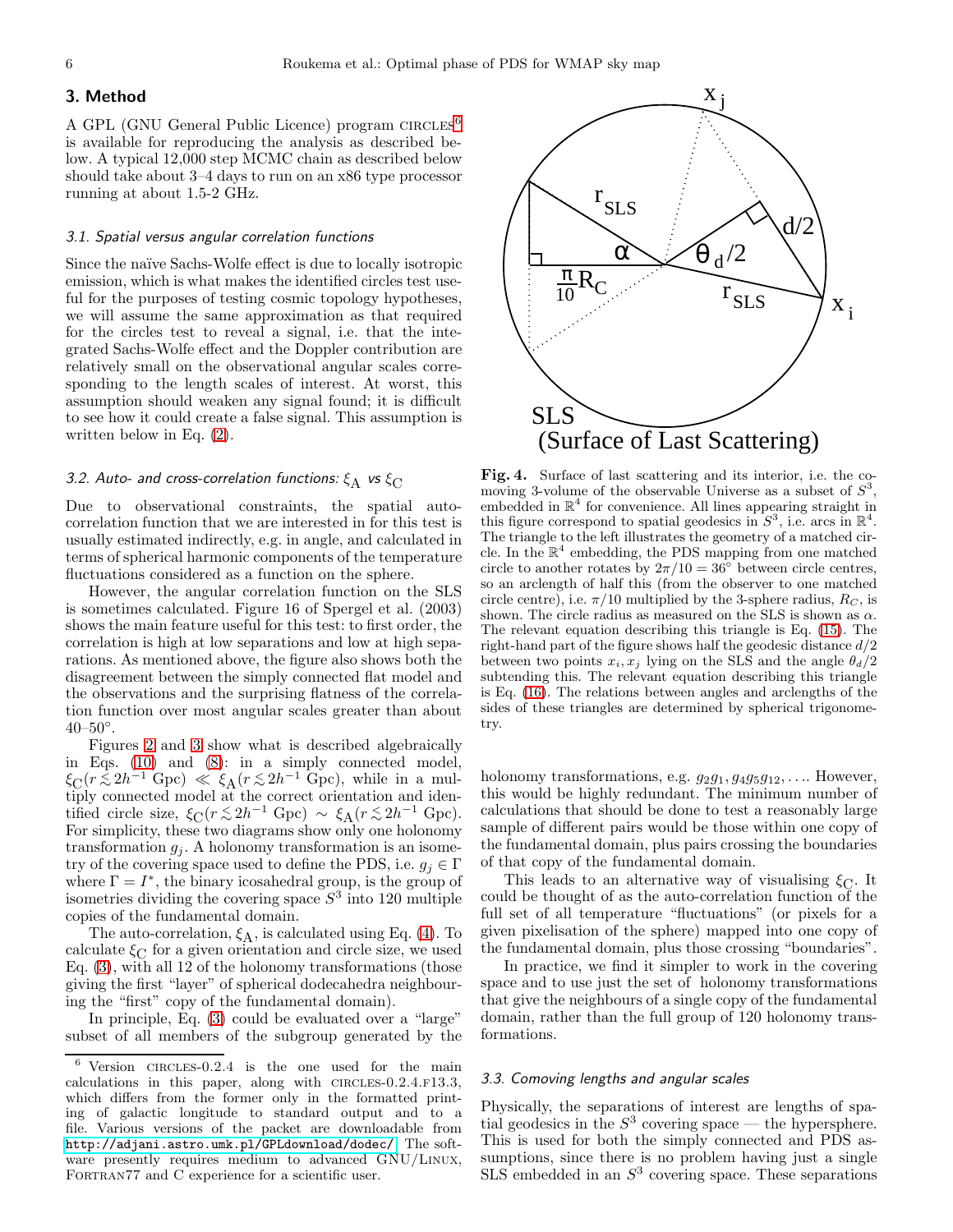can be thought of as arclengths or the angles that subtend them on that hypersphere, of radius  $R_C$  (e.g. see eq. (2) of Roukema et al. 2004), embedded in Euclidean 4-space (e.g. Roukema 2001), but these angles are different from angles on the SLS (a 2-sphere of radius  $r_{\text{SLS}}$ ) as seen from an observer at the centre of that 2-sphere.

Fig. [4](#page-5-3) shows some key relations within the SLS. From the left-hand triangle, use of the spherical sine and cosine formulae leads to

<span id="page-6-0"></span>
$$
\tan \frac{r_{\text{SLS}}}{R_C} = \frac{\tan(\pi/10)}{\cos \alpha},\tag{15}
$$

for the ratio of the  $SLS(S^2)$  radius,  $r_{SLS}$ , to the radius of the full hypersphere  $(S^3)$ ,  $R_C$ , where  $\alpha$  is the radius of a matched circle  $(S<sup>1</sup>)$  on the SLS. For the right-hand triangle a single application of the spherical sine formula is sufficient to obtain an expression for relating the geodesic (3-sphere) distance  $d(x_i, x_j)$  between a pair of points  $(x_i, x_j)$  to an angle  $\theta_d(x_i, x_j)$  more familiar to observers of the cosmic microwave background:

<span id="page-6-2"></span>
$$
\sin \frac{d/2}{R_C} = \sin \frac{r_{\text{SLS}}}{R_C} \sin \frac{\theta_d}{2}.
$$
\n(16)

However, what is of interest in the present work is to estimate the spatial correlation functions in comoving space rather than angular correlation functions on the SLS. While it is possible to define a meaningful relation between d and  $\theta_d$  when both  $x_i$  and  $x_j$  lie on the SLS, a more general distance d betweeen  $x_i$  and  $g_k(x_j)$  for one of the 12 holonomy transformations  $g_k$  cannot easily be interpreted as an angle  $\theta_d$ , since, in general,  $g_k(x_i)$  does not lie on the SLS.

For the auto-correlation function, there is only one copy of the SLS, so the maximum separation d at which  $\xi_A$  could, in principle, be calculated is the diameter of the SLS, i.e.  $d \leq 2r_{\text{SLS}}$ .

For the cross-correlation, since copies of the SLS fill (redundantly, with overlaps) the covering space (the hypersphere), the maximum separation  $d$  that could, in principle, be used for estimating  $\xi_C$  is  $\pi R_C$ .<sup>[7](#page-6-3)</sup> This is several times larger than  $2r_{\text{SLS}}$ . However, correlations across more than half the size (e.g. injectivity radius) of the fundamental domain contain information redundant with those at smaller separations.

Moreover, as mentioned above, we focus on a range of length scales that are small enough that the autocorrelation is (certainly) high and the cross-correlation (in the case of a correctly oriented PDS, if it is physically correct) is also high. Above we suggested  $d \lesssim 2h^{-1}$  Gpc. Figure [1](#page-1-0) shows the auto-correlation function estimated from the ILC WMAP map using the kp2 galactic contamination mask. The correlations are high for  $d \lesssim 2h^{-1}$  Gpc<br>and remain positive for  $d \lesssim 4h^{-1}$  Gpc. They are approxiand remain positive for  $d \lesssim 4h^{-1}$  Gpc. They are approximately zero for concretions greater than one SLS redivered mately zero for separations greater than one SLS radius:  $9.5h^{-1}$  Gpc  $\lesssim d \lesssim 19h^{-1}$  Gpc.<br>Since we went to use a re-

Since we want to use a range of small scales, not just a single scale, the specific range used in calculations here was

$$
5/90 < d/r_{\text{SLS}} < 40/90,\tag{17}
$$

i.e.

<span id="page-6-1"></span>
$$
0.5h^{-1} \operatorname{Gpc} \lesssim d \lesssim 4.0h^{-1} \operatorname{Gpc} \tag{18}
$$

for  $\Omega_{\text{tot}} \approx 1.0$ ,  $\Omega_{\text{m}} \approx 0.3$ . The fraction 1/90 is by analogy with degrees, but as shown in Fig. [4](#page-5-3) and Eq. [\(16\)](#page-6-2), this does not relate linearly to an angle on the SLS and is better considered as an arbitrary unit. The approximate correspondence in angles on the SLS, as given in Eq. [\(16\)](#page-6-2), is approximately  $3° \lesssim \theta_d \lesssim 25°$ .<br>Since a relatively small put

Since a relatively small number of points,  $N_{\rm D}$ , is used in estimating the correlation, and since we bin into separation intervals, the inclusion of pairs with smaller separations,  $d \lesssim 0.5h^{-1}$  Gpc, would be likely to provide only a small, noisy contribution to the total correlation. Using these closer pairs without introducing too much noise would require increasing  $N_{\rm p}$ , thereby slowing down the calculations. Nevertheless, this could be examined in future work. See Sect. [3.5](#page-7-1) for the values of  $N_p$  and adopted number of bins.

## *3.4. Calculating the holonomy transformation from a pair of matched circles*

In Roukema et al. (2004), circle pairs were examined without calculating holonomy transformations of the 3 manifold, since that was not needed.

Although it is possible to explore the parameter space of different possible 3-manifold sizes and orientations directly from sets of holonomy transformations without any initial reference to identified circles, since the latter are derived from the former, we find it easier to start from the latter.

We represent the parameter space of these different possibilities by the coordinates of the face centres of a fundamental domain (spherical dodecahedron), as stated above. In this case, it is possible to reconstruct the holonomy transformation for a circle pair for the PDS corresponding to that circle pair, given the positions of the two matching circles. Consider the centres of the two corresponding circles as euclidean vectors **s**, M**s** in  $\mathbb{R}^4$ , where M is a fourdimensional matrix representation of the holonomy transformation as a left multiplier whose values numerical values are not yet known. Using the term "eigenplane" as introduced in Roukema (2005), these two vectors determine one of the two eigenplanes of the isometry  $M$ , as described in Eq. (15) of Gausmann et al. (2001).

As in Section 2.3.3 of Roukema (2005), using s and Ms in Eq. (19) of Roukema (2005) gives a second vector, t, in this same eigenplane, orthonormal to s:

$$
\mathbf{t} \equiv \frac{M\mathbf{s} - (\mathbf{s} \cdot M\mathbf{s}) \mathbf{s}}{\sqrt{1 - (\mathbf{s} \cdot M\mathbf{s})^2}},\tag{19}
$$

where  $\cdot$  is the inner product on  $\mathbb{R}^4$ .

Since  $Mt$  lies in the same eigenplane and resolves to the same components in the plane as Ms, apart from a rotation by  $\pi/2$ , it follows that

$$
M\mathbf{t} = -(\mathbf{t} \cdot M\mathbf{s}) \mathbf{s} + (\mathbf{s} \cdot M\mathbf{s}) \mathbf{t}.
$$
 (20)

We find a third vector u starting with one of the four Cartesian axis unit vectors  $\mathbf{u}_0$  (that which is furthest in angle from  $s, t$ )

$$
\mathbf{u} \equiv \mathbf{u_0} - (\mathbf{u_0} \cdot \mathbf{s})\mathbf{s} - (\mathbf{u_0} \cdot \mathbf{t})\mathbf{t}.\tag{21}
$$

<span id="page-6-3"></span><sup>7</sup> If the covering space were infinite, then there would be no upper limit to the distances at which the cross-correlation could be calculated, independently of whether or not  $\xi_{\text{C}}$  at these separations were meaningful.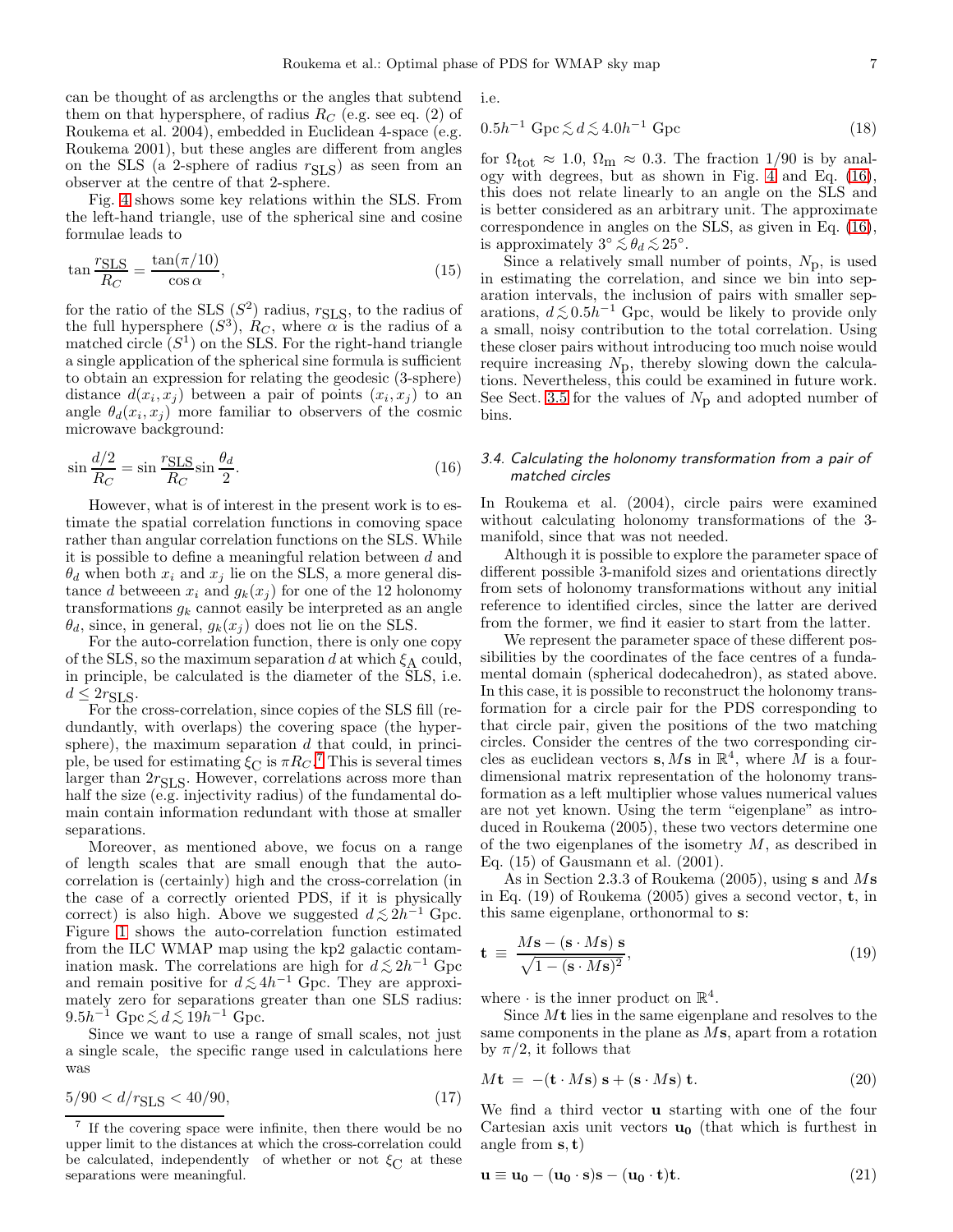A fourth vector v is defined as the cross product of s, t, and u, which can be calculated by writing these three vectors as row vectors  $s'$ ,  $t'$ , and  $u'$ , respectively and estimating the determinant of the appropriate  $4 \times 4$  matrix using the four othonormal basis vectors  $e_i$  in a given orthonormal basis:

$$
\mathbf{v} \equiv \begin{vmatrix} \mathbf{s}' \\ \mathbf{t}' \\ \mathbf{u}' \\ \mathbf{e}_1 \mathbf{e}_2 \mathbf{e}_3 \mathbf{e}_4. \end{vmatrix}
$$
 (22)

Since the zero point of rotation within the  $\mathbf{u}, \mathbf{v}$  plane is arbitrary, we then define the vectors  $M\mathbf{u}$  and  $M\mathbf{v}$ :

$$
Mu \equiv (\cos \phi)u + (\sin \phi)v
$$
  
\n
$$
Mv \equiv -(\sin \phi)u + (\cos \phi)v
$$
\n(23)

where  $\phi$  is the generalised twist phase mentioned in Sect. [1.](#page-0-0) We then calculate  $M$  from

$$
M = [\mathbf{s} \ \mathbf{t} \ \mathbf{u} \ \mathbf{v}]^{-1} \ [Ms \ M \mathbf{t} \ M \mathbf{u} \ M \mathbf{v}]. \tag{24}
$$

#### <span id="page-7-1"></span>*3.5. "Probability" estimator*

Our primary aim is to see if we can reject the simply connected model by looking for the signal expected from a PDS model. This does not require a true probability for use in an MCMC search of parameter space. Instead, it is sufficient to have a function similar enough to a probability function that the chains will explore the full parameter space and converge after a reasonably short amount of computing time and that they will show where the maximal correlation lies.

For a given set of parameters  $(l, b, \theta, \alpha, \phi)$  [see Eq. [\(14\)](#page-3-0)] defining a sixtuplet of circle pairs,  $N_p = 2000$  points are selected from a uniform distribution on the 2-sphere. The auto- and cross-correlations  $\xi_\mathrm{A}$  and<br>  $\xi_\mathrm{C}$  are calculated for all  $N_{\text{pair}} = N_{\text{p}}(N_{\text{p}}-1)/2$  and  $N_{\text{pair}} = 12N_{\text{p}}^2$  pairs, respectively, applying Eqs  $(3)$  and  $(4)$ , respectively. Many of these pairs, especially in the latter case, fall at separations too large to be of interest for our test. We bin the pairs into  $n = 7$  bins in the comoving separation range given by Eq. [\(18\)](#page-6-1).

We define the "probability" that the function  $\xi_{\text{C}}$  at a given point in parameter space is sampled from the known, "true" correlation, i.e. the auto-correlation  $\xi_A$ , by assuming a Gaussian distribution of errors of width  $\sigma_i$  in each *i*-th bin (unless  $\xi_{\text{C}}(i) > \xi_{\text{A}}(i)$ ) and assuming that the bins are independent:

<span id="page-7-2"></span>
$$
P(l, b, \theta, \alpha, \phi) \equiv \prod_{i=1}^{n} \begin{cases} e^{-\frac{[\xi_C(i) - \xi_A(i)]^2}{2\sigma_i^2}} & \text{if } \xi_C(i) \le \xi_A(i) \\ \text{if } \xi_C(i) \le \xi_A(i) \\ 1 + 0.01 \frac{\xi_C(i) - \xi_A(i)}{\xi_A(i)} & \text{if } \xi_C(i) \ge \xi_A(i). \end{cases}
$$
(25)

Values  $P < 0.01$  are replaced by  $P = 0.01$  so that the MCMC chains are ergodic (e.g., Sect. 4.2, Neal 1993).

The definition of the distribution width,  $\sigma_i$ , is based on numerical experimentation in order to obtain an optimal fit with the MCMC method in a reasonable amount of time:

$$
\sigma_i = \frac{1}{2} \xi_\mathbf{A}(i) \sqrt{\frac{N_n}{N_i}},\tag{26}
$$

where  $N_i$  is the number of pairs contributing to the *i*-th bin in the estimate of  $\xi_A$ . For the largest bin,  $i = n$ , which gives width  $\sigma_n = \xi_{\rm A}(n)/2$ , so a cross-correlation in this bin needs to be as high as  $\xi_C(n) \geq \xi_A(n)/2$  to contribute a probability per bin of  $\exp(-0.5) \approx 0.61$  or higher to the full product. The weighting  $\sqrt{\frac{N_n}{N_i}}$  increases  $\sigma_i$  in bins where there are fewer pairs (normally those with  $i < n$ ), thereby moderately decreasing the strength of those bins' contributions to the product in Eq. [\(25\)](#page-7-2), so that bins with relatively high Poisson errors do not penalise the probability too much. In practice, the maximum of  $\sqrt{\frac{N_n}{N_i}}$  reaches ~  $\sqrt{6}$ , for  $N_p = 2000$  and  $n = 7$  bins in the range given in Eq. [\(18\)](#page-6-1).

For bins in which  $\xi_{\text{C}}(i) > \xi_{\text{A}}(i)$ , use of the upper expression in Eq. [\(25\)](#page-7-2) would lead to penalising these bins for giving unexpectedly strong cross-correlations. Would this be reasonable? When cross-correlating points that are physically close in comoving space but observed at widely separated angles, it is conceivable that the avoidance of foreground effects could lead to  $\xi_{\text{C}}(i) \gtrsim \xi_{\text{A}}(i)$  in some bins, in which case we would want to forgue these contributions. which case we would want to favour these contributions. To know whether any significant effect should be expected in practice would require full modelling of the Doppler and integrated Sachs-Wolfe effects.

However, while it is unclear how significant any such effect would be, it seems clear that we should not penalise the bins in which  $\xi_{\text{C}}(i) > \xi_{\text{A}}(i)$ . Here, a very slight excess probability per bin is applied in these bins, as defined in the lower expression in Eq. [\(25\)](#page-7-2). A bin in which the crosscorrelation is as high as  $\xi_{\text{C}}(i) = 2\xi_{\text{A}}(i)$ , which is much higher than is likely to occur in practice, would yield a probability per bin of 1.01 to the full product, so the contribution in practice is likely to be small; i.e., there should be a slight preference for excess cross-correlations with respect to auto-correlations.

## <span id="page-7-0"></span>*3.6. Markov Chain Monte Carlo method: Metropolis-Hastings algorithm*

The function  $P(l, b, \theta, \alpha, \phi)$  defined in Eq. [\(25\)](#page-7-2) is used to explore the parameter space defined in Eq. [\(14\)](#page-3-0), maximising P using an MCMC method with a Metropolis-Hastings algorithm.

An informal description of this method follows. Starting from a randomly selected point in parameter space, a "chain" of successive points in parameter space is calculated, such that a new step in the chain is taken with certainty when the new probability at a newly chosen test step is higher than the present step, but may or may not be taken if the probability at the new step is lower. The probability of advancing in the latter case is the ratio of the new probability to the probability at the present step. This enables a chain of steps to seek the region of highest probability, while not getting stuck in noisy areas or local hills. For a more formal and complete description of the method, see, e.g. Neal (1993), and references therein, and in particular, Section 4.2 of that paper.

At each step, the  $k$ -th parameter is chosen randomly using a uniform distribution on  $\{1, \ldots, 5\}$ . The proposal distribution  $S_k(x, x_k^*)$  in the Neal (1993) notation is a Gaussian distribution on this k-th parameter, centred on the previous state  $(l, b, \theta, \alpha, \phi)$ , of width

<span id="page-7-3"></span>
$$
\sigma_{\text{MCMC}} = 10^{\circ},\tag{27}
$$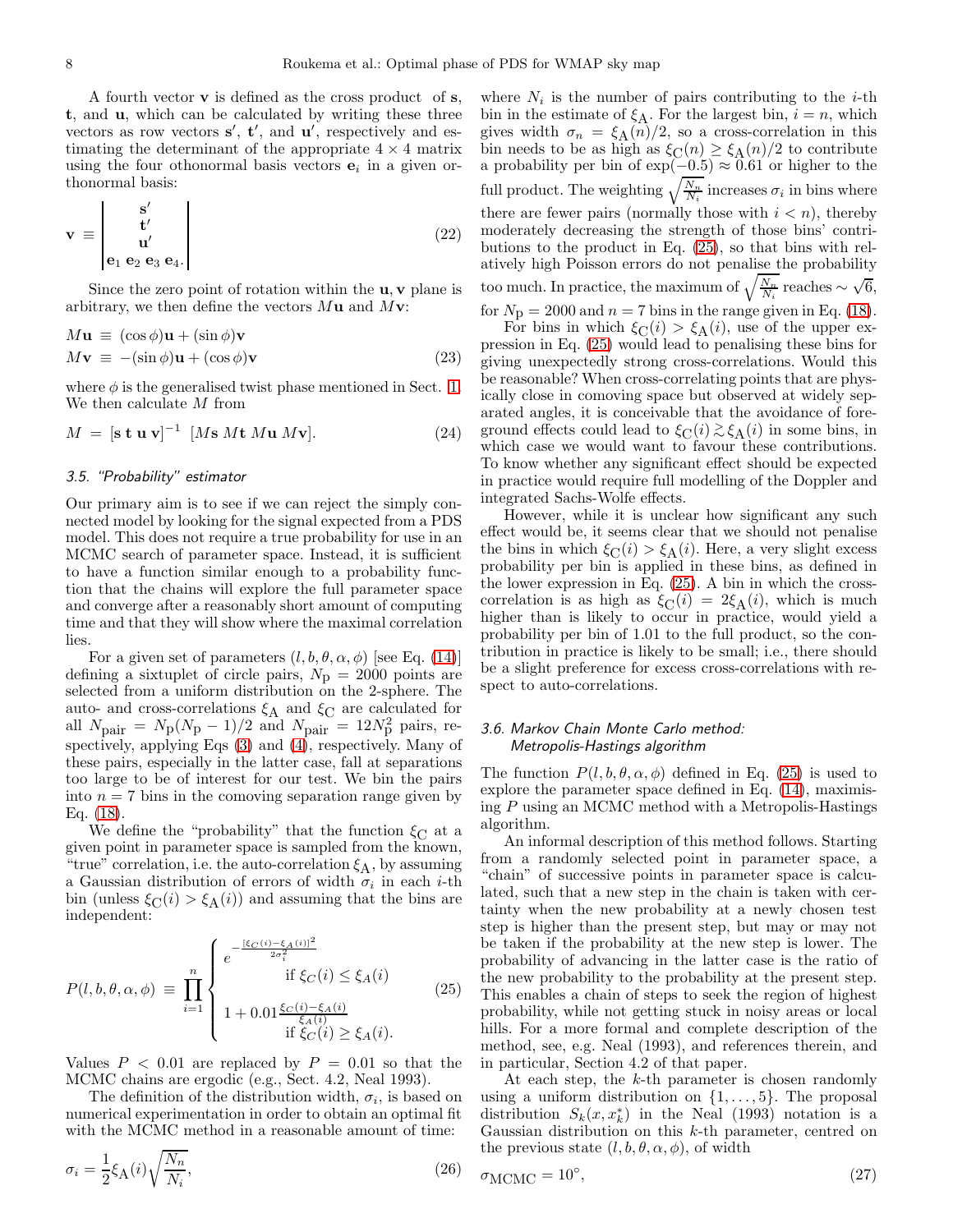where ° indicates great circle degrees. The Gaussian is truncated (without renormalisation) in  $\alpha$  at  $\alpha \geq 5^{\circ}$  and  $\alpha \leq 60^{\circ}.$ 

The probability  $P$  as defined in Eq. [\(25\)](#page-7-2) is used in Eq. (4.18) in Neal (1993) for the acceptance function  $A(x, x^*)$ . The initial state (point in parameter space) is selected randomly from uniform distributions in

 $0 \leq l \leq 2\pi$  $0 \le b \le \pi/3$  $0 \leq \theta \leq 2\pi/5$  $5^\circ \leq \alpha \leq 60^\circ$  $0 \leq \phi \leq 2\pi$ . (28)

The region of  $(l, b, \theta)$  space used for choosing the initial values is highly redundant. The range in  $(l, b)$  defined here covers a fraction  $\sin(\pi/3)/2 \approx 43\%$  of the surface of the sphere; while in principle it only needs to cover  $1/12$  of the sphere, i.e., there is a factor of  $\approx$  5 redundancy.

The range in the initial choice of "rotation" angle  $\theta$ is due to the nature of the dodecahedron. A single choice of  $(l, b)$  defines a class of dodecahedrons that share one pair of faces joined by the axis joining  $(l, b)$  to its antipode  $(l + \pi, -b)$ . Rotation about this axis by  $\theta \in [0, 2\pi/5)$  gives a class of distinct dodecahedra, but rotation by  $2i\pi/5$  for any integer i gives the same set of face centres.

In the chains, the numerical values of  $(l, b, \theta)$  are all allowed to increase or decrease arbitrarily, beyond the ranges chosen initially. This is for calculational simplicity, both for speed and for minimising the chance of introducing errors into the software. Together, the triple  $(l, b, \theta)$  is likely to cover only a relatively small fraction of that part of the non-periodic Cartesian product space of the three parameters defined by the least and greatest numerical values of  $l, b$  and  $\theta$  reached in a given chain.

During analysis, probably the simplest way to reduce the redundancy is by converting each triple  $(l, b, \theta)$  to a 12tuplet  $\{(l, b)_i, i = 1, 12\}$ , where the first face centre  $(l, b)_1$  is numerically equivalent to  $(l, b)$ , converted to a conventional numerical range (e.g.  $l \in [0, 2\pi), b \in [-\pi/2, \pi/2]$ ). Although the set of face centres should, in principle, consist of 6 antipodal pairs rather than 12 independent sky positions, the freedom given to  $(l, b, \theta)$  and the stochastic nature of the MCMC chains and the sampling used to estimate correlation functions imply that the two elements of any antipodal pair will not in practice be perfectly antipodal.

The longest dimension in this parameter space is that of the phase  $\phi$ , so this is the dimension that constrains the "burn-in" time. The burn-in time is the number of steps in the chain needed to find the region of maximal probability, i.e. of the strongest cross-correlations relative to auto-correlations, independently of where the chain started from. Since the longest possible "distance" from the optimal region (if that exists) is 180◦ , the number of steps to cross this by a random walk can be estimated as

$$
N_{\text{burn-in}} \sim 5 \left( \frac{180^{\circ}}{\sigma_{\text{MCMC}}} \right)^2 = 1620 \tag{29}
$$

steps, where the factor of 5 is due to changing only one parameter at any step.

Thus, for our primary estimate of the optimal point in parameter space, we use  $N_{\text{chain}}$  chains starting with different random seeds, each run for 12,000 steps. We ignore the first 2000 steps and use the last 10,000 steps for further analysis.

<span id="page-8-1"></span>

#### <span id="page-8-0"></span>4. Results

For the main calculation,  $N_{chain} = 10$  MCMC chains were run, starting with different random seeds for both maps (ILC and TOH), with either no mask or the kp2 mask. Each run had 12,000 steps, except that for the ILC map and the kp2 mask, the total number of chains was greater ( $N_{\rm chain} =$ 24). As expected (Sect. [3\)](#page-5-4), each chain took about 3–4 days to run on a ∼ 2 GHz x86 type processor on a system running a variety of the GNU/Linux operating system.

The MCMC chains used in this paper can be downloaded for independent analysis from the file <http://adjani.astro.umk.pl> [/GPLdownload/MCMC/mcmc\\_RBSG08.tbz](/GPLdownload/MCMC/mcmc_RBSG08.tbz).

#### <span id="page-8-2"></span>*4.1. Optimal dodecahedron orientation:* (l, b, θ) *space*

Figures [5,](#page-8-1) [6,](#page-9-0) and [7](#page-9-1) show the sky positions  $(l, b)_{i=1,12}$  implied by the  $(l, b, \theta)$  triples in the MCMC chains for which  $P >$  $0.5$  (see Eq.  $(25)$ ). For consistency between the plots, only 10 of the 24 available chains are used to create the plot for the ILC, kp2 case, even though for calculations, we used all 24. The information in the SGP projections (Fig. [6\)](#page-9-0) is

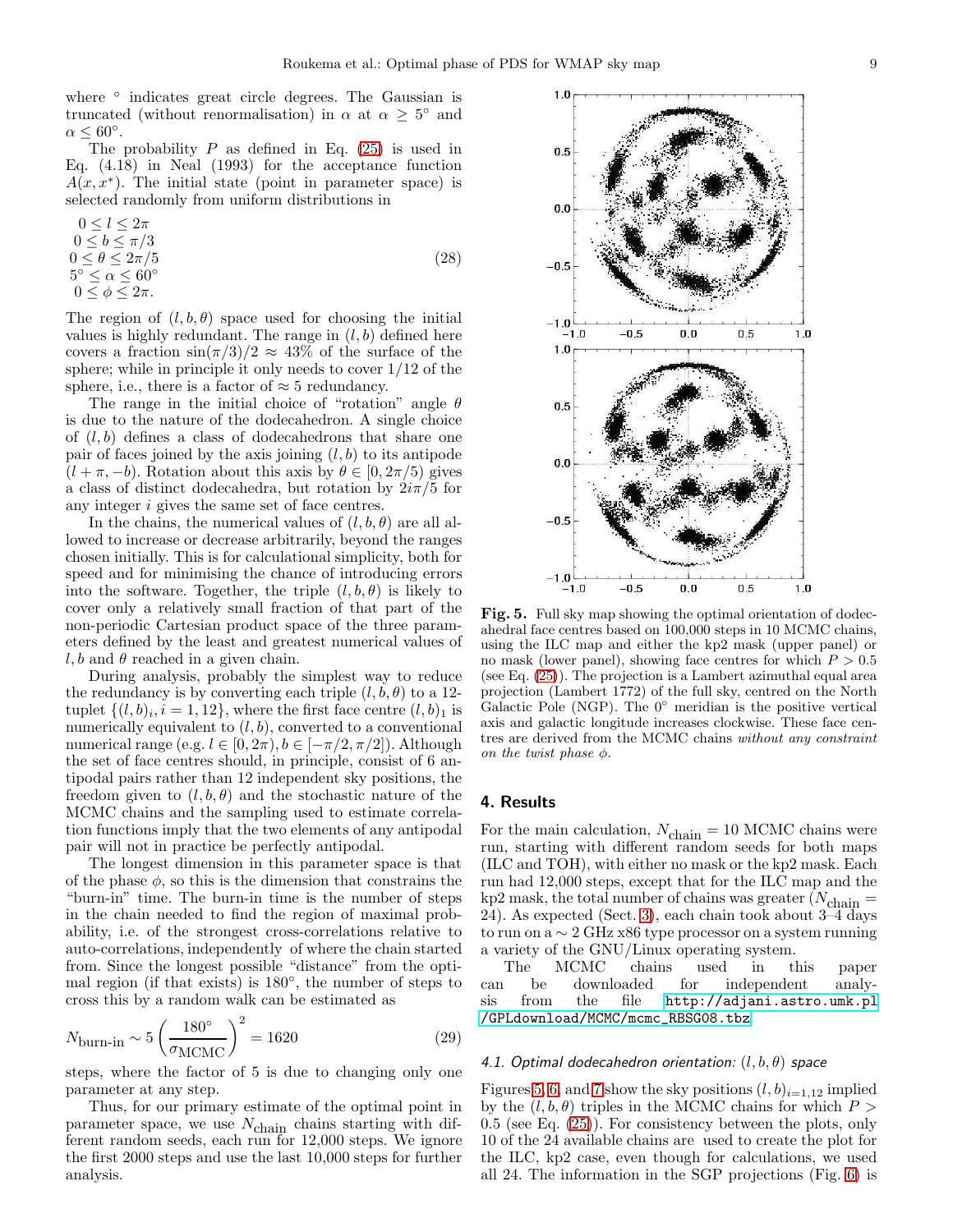

<span id="page-9-0"></span>Fig. 6. Full sky map showing the optimal dodecahedral face centres for the ILC map with the kp2 mask (upper panel) and no mask (lower panel), as for Fig. [5,](#page-8-1) but centred on the South Galactic Pole. The 0◦ meridian is the negative vertical axis and galactic longitude increases anticlockwise.

equivalent to that in the NGP projections (Fig. [5\)](#page-8-1), so we do not show further SGP projections.

It is clear that a consistent, preferred dodecahedron orientation exists for both the ILC and TOH maps, both with and without masking for contamination by residual foregrounds with the kp2 galactic contamination mask.

We have estimated the preferred values of  $(l, b)$  for the ILC map using the kp2 mask, for which we have 24 chains. Since any individual MCMC chain may fail to find the global maximum due to starting at a distant point in parameter space and random walking in the wrong directions, if we search for preferred values of  $(l, b)$ <sub>i</sub> separately in each chain and then average them and find the dispersion in the estimates, we risk having a large dispersion due to individual chains. On the other hand, if we search for preferred values of  $(l, b)_i$  in a concatenation of all 24 chains together, we will not have a straightforward way of estimating the uncertainty in the estimates of  $(l, b)_i$ . Hence, we compromise by grouping the 24 chains together into four groups of  $six chains<sup>8</sup>$  $six chains<sup>8</sup>$  $six chains<sup>8</sup>$ .

For a given group, steps 2001 to 12,000 from each of the six chains are concatenated. An approximate (to within  $\sim$  5–10<sup>°</sup>) estimate of the optimal  $(l, b)_i$  values evident in



<span id="page-9-1"></span>Fig. 7. Full sky map showing the optimal dodecahedral orientation for the TOH map with the kp2 mask (upper panel) and no mask (lower panel), as for Fig. [5,](#page-8-1) centred on the North Galactic Pole.

Figs [5](#page-8-1)[–7](#page-9-1) is

$$
\{(l, b)_i\}_0 = \{ (5^\circ, 5^\circ), (50^\circ, 45^\circ), (120^\circ, 25^\circ), (180^\circ, 60^\circ), (245^\circ, 20^\circ), (315^\circ, 50^\circ) \}
$$
(30)

and their six antipodes.<sup>[9](#page-9-3)</sup> This initial approximation is iterated to yield a more precise estimate. Each iteration uses the mean values of points lying within an angle  $\beta_i$  of the  $(j-1)$ -th estimate, starting from  $j = 1$ , where  $j = 0$  represents the intial approximation. The angular radii start at  $\beta_1 = 30^{\circ}$  (so that most of the sphere is covered), decrease by 1° for the next 10 iterations, and then remain constant at  $\beta_{j\geq 11} = 20^{\circ}$ , covering roughly half of the sphere, until the iteration for a given face number converges. For a given threshold  $P_{\text{min}}$ , only points for which  $P > P_{\text{min}}$  are used. The means are calculated as means of Cartesian  $(x, y, z)$ vectors formed from the individual sky positions  $(l, b)_i$ .

These four groups of six chains are then treated as four independent estimates in order to estimate the uncertainties due to our MCMC estimation method. These uncertainties are standard errors in the mean calculated in Cartesian space, converted to a one-dimensional uncertainty in great-circle degrees assuming (conservatively) that

<span id="page-9-2"></span>The ordering is random, defined by the numerical values of the random seeds used for the different chains.

<span id="page-9-3"></span><sup>9</sup> For example, these values can be read off a Mercator projection of the same data.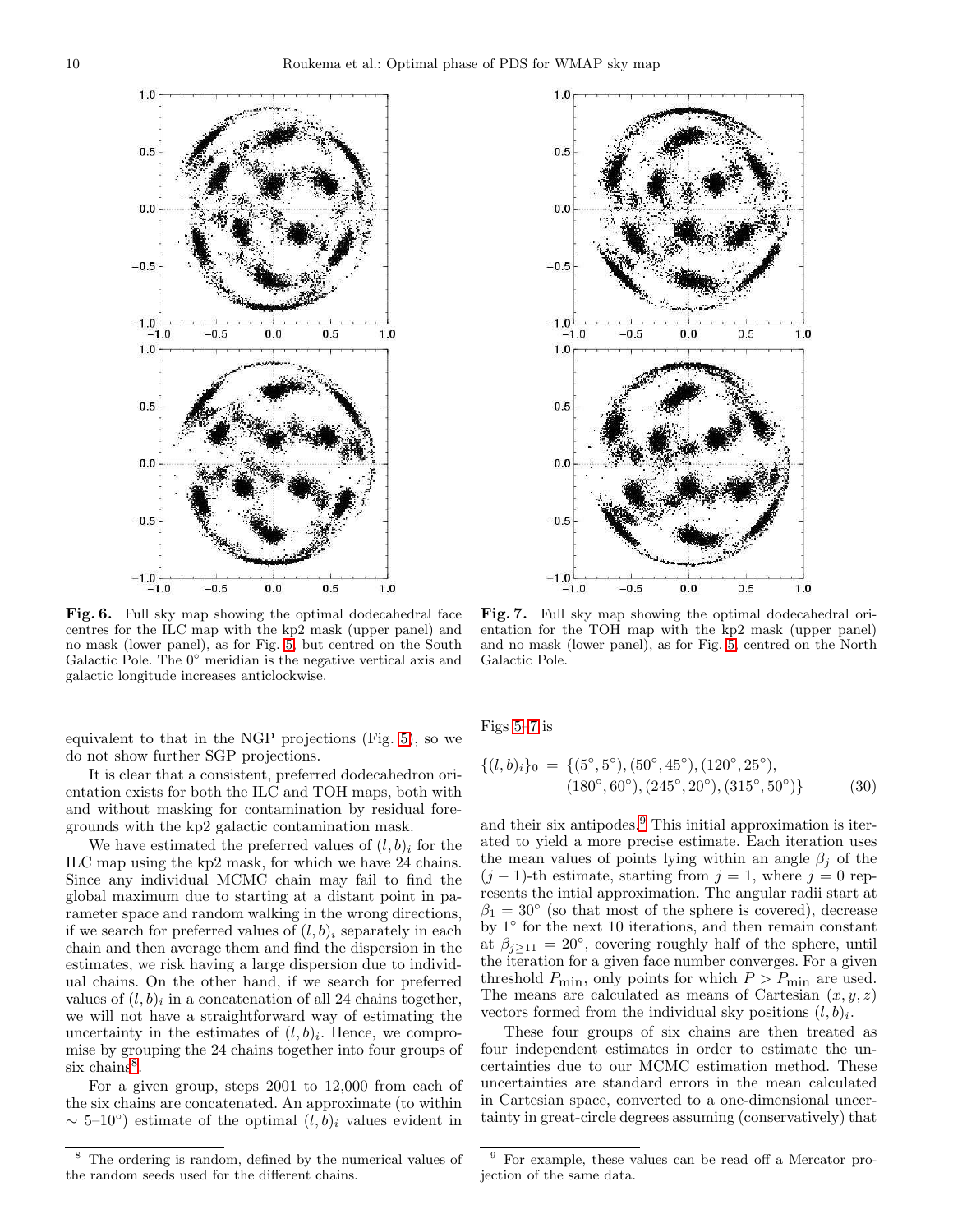<span id="page-10-0"></span>Table 1. Sky positions of the best estimate of the six face centres for the fundamental dodecahedron for the ILC map with the kp2 mask, as shown in Fig. [5,](#page-8-1) for three values of the minimum probability  $P_{\text{min}}$  (see Sect. [4.1\)](#page-8-2).

| min     | i | $\boldsymbol{n}$ | l°    | $h^{\circ}$       | $\langle (l,b) \rangle$ |
|---------|---|------------------|-------|-------------------|-------------------------|
| 0.4     | 1 | 12117            | 182.7 | 61.5              | 0.9                     |
| 0.4     | 2 | 11370            | 304.2 | 44.6              | $1.2\,$                 |
| 0.4     | 3 | 13353            | 46.9  | 49.0              | 0.4                     |
| 0.4     | 4 | 13785            | 117.6 | 20.2              | 1.0                     |
| $0.4\,$ | 5 | 13663            | 175.6 | $-4.9$            | 2.3                     |
| 0.4     | 6 | 11246            | 239.7 | 13.0              | 0.8                     |
| 0.5     | 1 | 6342             | 183.5 | $\overline{6}2.5$ | 1.1                     |
| 0.5     | 2 | 6013             | 304.7 | 44.1              | 1.4                     |
| $0.5\,$ | 3 | 6903             | 46.5  | 48.7              | 0.4                     |
| 0.5     | 4 | 7187             | 117.4 | $20.3\,$          | 1.0                     |
| $0.5\,$ | 5 | 6886             | 175.9 | $-3.5\,$          | 2.2                     |
| 0.5     | 6 | 5894             | 239.8 | 13.2              | 1.2                     |
| 0.6     | 1 | 2889             | 184.6 | 62.3              | 1.0                     |
| 0.6     | 2 | 2862             | 303.9 | 43.0              | 1.8                     |
| 0.6     | 3 | 3099             | 44.9  | 49.0              | 0.8                     |
| $0.6\,$ | 4 | 3201             | 116.8 | $20.7\,$          | 0.8                     |
| 0.6     | 5 | 3035             | 176.4 | $-1.8$            | $1.6\,$                 |
| $0.6\,$ | 6 | 2680             | 240.2 | 12.9              | 0.9                     |



<span id="page-10-2"></span>Fig. 8. Distribution of  $\alpha$  and  $\phi$  states in the MCMC chains of the dodecahedral solution used in Table [1.](#page-10-0) A single point is shown independently of whether the chain spends a long time at that point  $-$  implying that it is a highly probable point  $$ or a shorter time at that point, so the density of points does not fully represent the information in the distribution. In addition to the main cluster of points with  $\phi \sim +36^{\circ}$  (see Table [2](#page-10-1) for a precise estimate), a secondary weak cluster of points exists for  $\phi \sim -36^{\circ} = 324^{\circ}$ , and an even weaker, tertiary cluster exists for  $\phi \sim 280^\circ$ .

most of the uncertainty approximately lies in a single dimension:

<span id="page-10-3"></span>
$$
\sigma_{\langle (l,b)\rangle} = \frac{\sqrt{\sigma_x^2 + \sigma_y^2 + \sigma_z^2}}{\sqrt{N-1}} \tag{31}
$$

over  $N = 4$  groups of chains.

<span id="page-10-1"></span>Table 2. Estimates of matched circle radius  $\alpha$  and twist phase  $\phi$  using the same points in the MCMC chains used for the optimal dodecahedral face solution indicated in Table [1](#page-10-0) (see Sect. [4.2](#page-11-0) regarding systematic uncertainties in estimating  $\alpha$ ).

| $P_{\min}$    | $\overline{n}$            |                   | $\alpha^{\circ}$ $\sigma^{\circ}_{\langle\alpha\rangle}$ $\phi^{\circ}$ $\sigma^{\circ}_{\langle\phi\rangle}$ |  |
|---------------|---------------------------|-------------------|---------------------------------------------------------------------------------------------------------------|--|
| $0.4^{\circ}$ | 12589.0 20.6 0.6 39.0 2.4 |                   |                                                                                                               |  |
| $0.5^{\circ}$ | 6537.5                    |                   | 20.8 0.7 38.7 2.2                                                                                             |  |
| $0.6^-$       | 2961.0                    | 22.1 0.5 37.4 2.1 |                                                                                                               |  |

Table 3. Estimates of matched circle radius  $\alpha$  and twist phase  $\phi$  for the secondary and tertiary weak features visible in Fig.  $8.^a$ 

<span id="page-10-5"></span>

| $P_{\min}$ | $\boldsymbol{n}$                         |      | $\alpha^{\circ}$ $\sigma_{\langle\alpha\rangle}^{\circ}$ | $\phi^{\circ}$ | $\sigma_{\langle\phi\rangle}$ |
|------------|------------------------------------------|------|----------------------------------------------------------|----------------|-------------------------------|
|            | secondary: $8\pi/5 \leq \phi \leq 2\pi$  |      |                                                          |                |                               |
| 0.4        | 970.2                                    | 22.8 | 1.3                                                      | $-32.3$        | 2.7                           |
| 0.5        | 474.0                                    | 22.1 | 1.7                                                      | $-30.6$        | 2.3                           |
| 0.6        | 193.2                                    | 22.4 | 3.0                                                      | $-30.5$        | 3.4                           |
|            | tertiary: $6\pi/5 \leq \phi \leq 8\pi/5$ |      |                                                          |                |                               |
| 0.4        | 341.2                                    | 31.2 | 2.8                                                      | $-94.3$        | 3.2                           |
| 0.5        | 151.5                                    | 27.9 | 3.6                                                      | $-91.9$        | 3.5                           |
| 0.6        | 54.8                                     | 27.9 | 5.8                                                      | $-94.2$        | 4.9                           |

Apart from restricting  $\phi$  to the ranges  $8\pi/5 \leq \phi \leq 2\pi$  and  $6\pi/5 \leq \phi \leq 8\pi/5$  respectively, the method is the same as for Table [8.](#page-10-2)



<span id="page-10-4"></span>Fig. 9. Schematic diagram showing the approximately parallel positioning of two "approximately matched annuli" or "approximately matched discs" in two copies of the SLS, as per Fig. [4,](#page-5-3) when the matched circle angular radius  $\alpha$  is relatively small. The centres of the two matched circles projected onto their respective spheres (copies of the SLS), i.e. P and P', are separated by  $2[r_{\text{SLS}} - (\pi/10) R_C]$ .

The resulting numerical estimates are listed in Table [1.](#page-10-0) This table lists sky positions of the best estimates of the six dodecahedral face centres for the ILC map with the kp2 mask, as shown in Fig. [5.](#page-8-1) The columns show minimum probability  $P_{\text{min}}$ , face number i, number n of MCMC steps contributing to the estimate obtained from the final itera-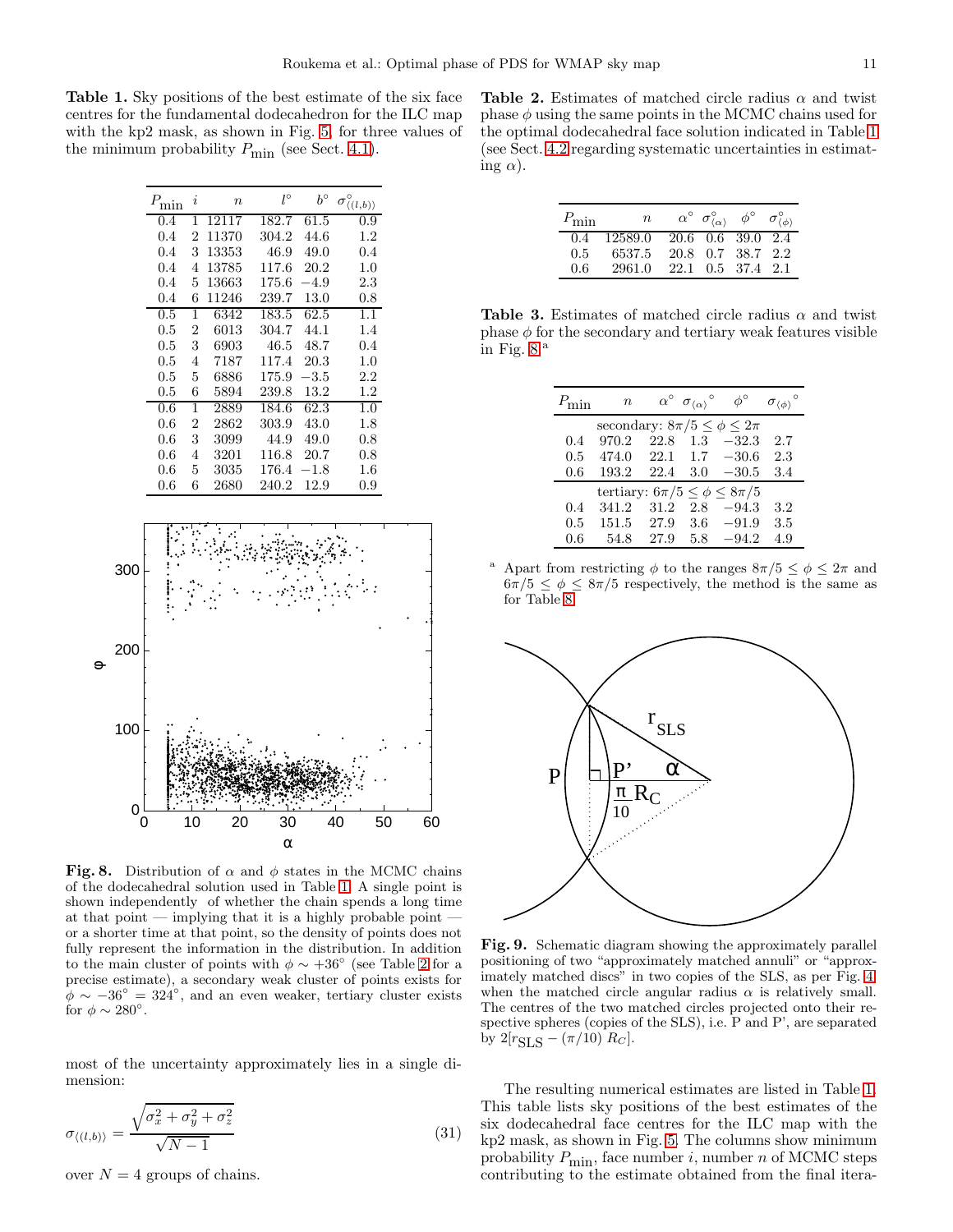tion, galactic longitude  $l$  and latitude  $b$ , and the standard error in the mean between these four estimates in great circle degrees,  $\sigma_{\langle (l,b) \rangle}$  [see Eq. [\(31\)](#page-10-3)]. The other 6 faces are directly opposite with identical errors. As in Fig. [5,](#page-8-1) these face centres were derived from the MCMC chains without any constraint on the twist phase  $\phi$ .

The final iterated solutions listed in this table are very insensitive to the initial approximation: varying the latter by up to  $\sim 10^{\circ}$  leads to identical final iterations. The table shows that differing thresholds  $P_{\text{min}}$  give slightly different solutions, especially in the coordinates of the 5-th face, but these are consistent with each other within the estimated uncertainties.

## <span id="page-11-0"></span>*4.2. Circle size* α

The optimal dodecahedral face solution shown in Figs [5–](#page-8-1)[7](#page-9-1) and Table [1](#page-10-0) is inferred from the data without regard to whether the MCMC chains have converged to a preferred circle size  $\alpha$  and/or twist phase  $\phi$ .

We estimated the latter using the same points in the MCMC chains used for the estimate in Table [1.](#page-10-0) For the circle size  $\alpha$ , since  $\alpha$  is restricted to the range  $5^{\circ} \leq \alpha \leq 60^{\circ}$ , we take the mean and standard error in the mean of  $\alpha$  as a scalar value.

However, there are some reasons to be prudent about the estimate of  $\alpha$  obtained here. Firstly, relatively large changes in  $\alpha$  for a fixed dodecahedral face set  $(l, b, \theta)$  and a fixed twist  $\phi$  can lead to relatively small changes in the distances between a given pair of "close" points on two distinct copies of the SLS, especially when  $\alpha$  is "small". This is related to the reason why we expect the cross-correlation method presented in this paper to work: there should be not only many "perfectly matched" pairs of points, in the sense that they are separated by a comoving distance of zero on a single copy of the fundamental domain, but there should also be many other close pairs, extending the matched circle to a "matched annulus", or in the case of a small circle, a "matched disc".

Figure [9](#page-10-4) illustrates this. For a fixed twist  $\phi$ , each pair of points on the two parts of the sky inside of two matched circles of radius  $\alpha$  has a separation of at most the separation  $d_c(\alpha)$  between the two centres of the circles P and P', as projected onto the copies of the SLS (not the circle centres in  $\mathbb{R}^4$ ). From Fig. [9](#page-10-4) and Eq. [\(15\)](#page-6-0) we have

$$
d_c(\alpha) = 2[r_{\text{SLS}} - (\pi/10) \, R_C]
$$
  
= 
$$
2R_C \left[ \text{atan} \left( \frac{\tan(\pi/10)}{\cos \alpha} \right) - \frac{\pi}{10} \right]
$$
 (32)

For  $\Omega_{\text{tot}} > 1.01$ , a circle radius as large as  $\alpha = 35^{\circ}$  gives  $d_c < 4h^{-1}$  Gpc. Hence, given that we correlate pairs with  $d \lesssim 4.0h^{-1}$  Gpc, the main cluster of points in Fig. [8](#page-10-2) could<br>be interpreted as a "true" matched eigele size of  $\sim 30-40^\circ$ be interpreted as a "true" matched circle size of <sup>∼</sup>30–40◦ .

Secondly, since the width of the step size in the MCMC,  $\sigma_{\text{MCMC}} = 10^{\circ}$  [Eq. [\(27\)](#page-7-3)], is a large fraction of the range in  $\alpha$ , it is possible that the chains did not have enough freedom to favour a value close to either of these limits, so the statistical nature of the precision of any estimate in  $\alpha$  is less well-established than for the other parameters, where the chains are totally unrestricted.

Inspection of Fig. [8](#page-10-2) suggests that the upper limit,  $\alpha < 60^{\circ}$ , did not constrain the chains. However, there is

a sharp cluster of points at  $\alpha = 5^{\circ}$ . This is partly an artefact due to not renormalising the Gaussian used in deciding whether to move to the new step in an MCMC chain at the lower cutoff of  $\alpha = 5^{\circ}$ , as mentioned in Sect. [3.6.](#page-7-0) Lack of renormalisation artificially increases the probability (by up to a factor of two) of staying near this boundary. This clustering may also be caused by the increased noise at small circle radii. In any case, if the true value of  $\alpha$  were close to the  $\alpha = 5^{\circ}$  limit, then the distribution of  $\alpha$  values around this true value as estimated by this MCMC method could not be a two-sided Gaussian distribution, and even a onesided Gaussian distribution would not necessarily occur.

Both of these caveats should be kept in mind when using the value  $\alpha \approx 21 \pm 1^{\circ}$  from Table [2:](#page-10-1) the systematic error in this estimate is likely to be much larger than the random error. In this table, as in Table [1,](#page-10-0) the standard errors in the mean are obtained by treating the four groups of six MCMC chains as independent tests. Listed are minimum probability  $P_{\text{min}}$ , number *n* of MCMC steps contributing to the estimate,  $\alpha$  and its standard error in the mean  $\sigma_{\langle\alpha\rangle}, \phi$ and its standard error in the mean  $\sigma_{\langle\phi\rangle}$ , all four in degrees. The number  $n$  can be a non-integer since for a given MCMC step, it is possible that some of the face centres fall within the convergence radius of the final iteration as described in Sect. [4.1,](#page-8-2) but other face centres do not.

## *4.3. Twist phase* φ

As for  $\alpha$ , we estimated  $\phi$  using the points in the MCMC chains used for the optimal dodecahedral face solution pre-sented in Table [1.](#page-10-0) Since  $\phi$  is free to decrease or increase arbitrarily in the MCMC chains, we convert  $\phi$  values for these individual points to Cartesian  $(x, y)$  coordinates before averaging and reconvert after averaging. The standard error in the mean is conservative, assuming that all the error occurs in one dimension.

Table [2](#page-10-1) shows the estimate of  $\phi$  for slightly differing thresholds  $P_{\text{min}}$ . Clearly, the value is close to  $+36°$  within about one standard error in the mean, with only a slight dependence on the choice of  $P_{\text{min}}$ . Figure [8](#page-10-2) shows the distribution of  $\alpha$  and  $\phi$  values corresponding to the favoured face centre orientation.

Only one point is displayed for any given state, independently of how long a chain spent at that point, so the visual density of points does not fully match the statistical distribution. Hence, the mean values listed in Table [2](#page-10-1) can be offset from the visual centroids in the figure.

What is clear in the figure is that, in addition to the twist phase  $\phi \approx +36^{\circ}$ , a weak secondary feature and a very weak tertiary feature are present, of which the first of these is consistent with the interesting angle of  $\phi \approx -36^{\circ}$ , to within the estimated uncertainty.

We estimate the parameters of these two weak features by using a subset of solution points arbitrarily cut at  $8\pi/5 \leq \phi \leq 2\pi$  for the secondary feature and  $6\pi/5 \leq$  $\phi \leq 8\pi/5$  for the tertiary feature. The results are listed in Table [3.](#page-10-5) Comparison of the numbers of steps  $n$  in the MCMC chains contributing to the different signals, as listed in Tables [2](#page-10-1) and [3,](#page-10-5) shows that the secondary and tertiary signals are represented by about 10 and 30 times less steps (respectively) than the primary signal.

Clearly, the secondary feature is within  $1-2\sigma$  (standard error in the mean) of  $-\pi/5$ , with approximately the same estimated mean circle radius  $\alpha \approx 21 - 22^{\circ}$  as the primary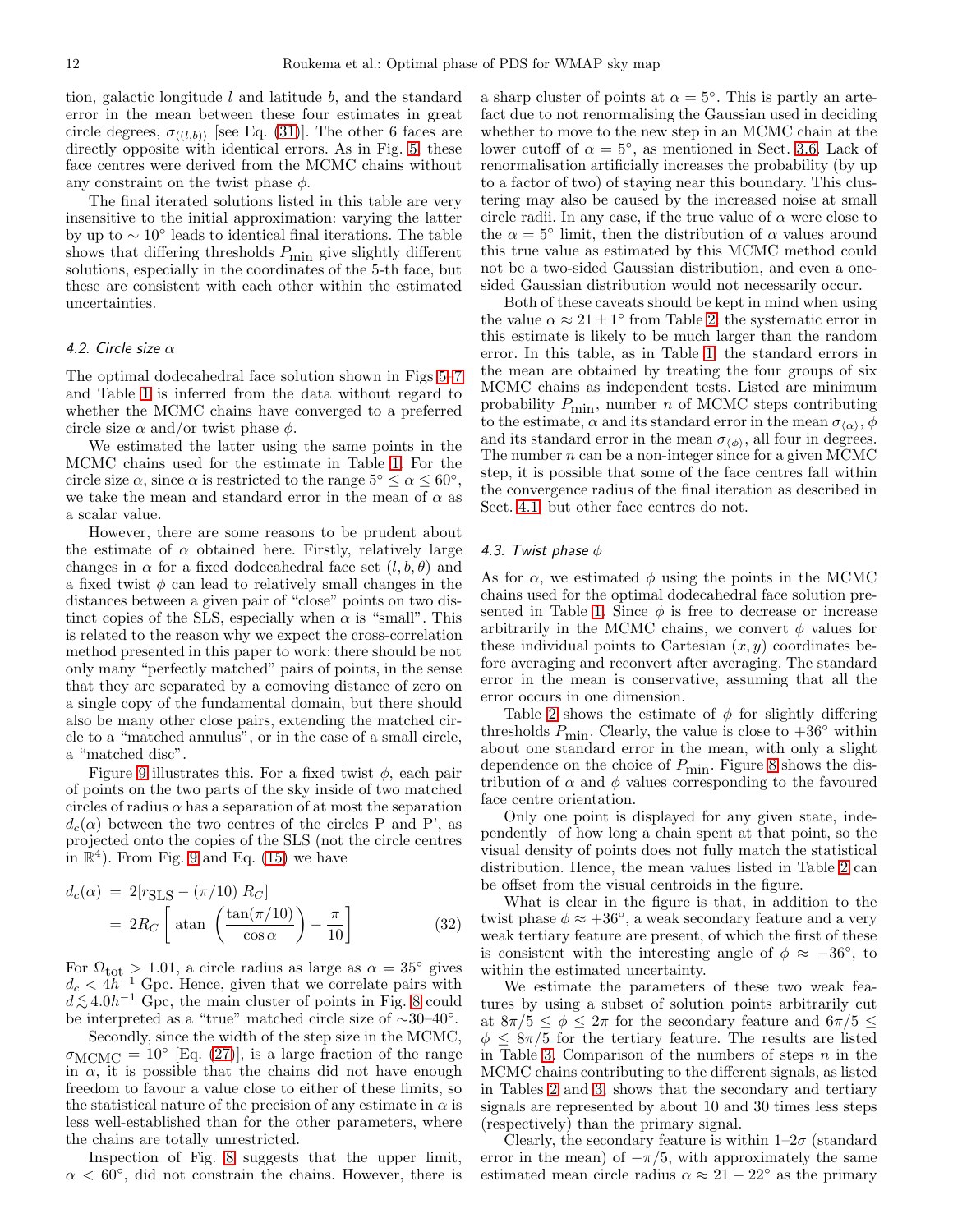

<span id="page-12-1"></span>Fig. 10. Full sky map showing the optimal dodecahedral orientation for the ILC map with the kp2 mask, as for Fig. [5,](#page-8-1) centred on the North Galactic Pole, from an MCMC chain starting at the PDS orientation and circle size suggested in Roukema et al. (2004), for an initial twist of  $\phi = -\pi/5$ . The optimal orientation is clearly very close to what is found from arbitrary initial positions, shown in the previous figures.



<span id="page-12-0"></span>Fig. 11. As for Fig. [1,](#page-1-0) together with an estimate of the spatial cross-correlation function,  $\xi_C$  (thick curve), made assuming the Poincaré dodecahedral space with the best estimate parameters listed in Tables [1](#page-10-0) and [2,](#page-10-1) corrected to an exact dodecahedral solution:  $(l, b, \theta, \alpha, \phi) = (184.0, 62.0, 34.0, 21.0, 36.0)$  in degrees. Values of  $\xi_{\text{C}}$  are meaningful up to  $d \lesssim 9.0h^{-1}$  Gpc, half the distance from the centre of one face of the fundamental domain to the matching face.

signal. Only one of the two twist radii can be valid for the spatial matching of opposite faces of the fundamental domain of a PDS model, and they cannot both be valid simultaneously. On the other hand, the density fluctuations in a PDS model must resolve into the eigenmodes of the PDS, not of infinite flat space. It is conceivable that some sort of harmonics could occur, so that secondary and tertiary weak features exist in addition to the main cross-correlation.

## <span id="page-12-3"></span>*4.4. Testing the Roukema et al. (2004) hypothesis*

If the PDS solution found here is correct, then the solution suggested in Roukema et al. (2004) cannot be correct (independently of any other arguments), since the parameters are very different.

To test this explicitly, we ran 10 MCMC chains on the ILC map with the kp2 mask, starting at the Roukema et al.



<span id="page-12-2"></span>Fig. 12. Matched circle pair 1: this and the following figures show matched circles for the best PDS model found here, corrected to an exact PDS solution as indicated in Fig. [11.](#page-12-0) Temperature fluctuations are from the ILC 3-year WMAP map using the kp2 galactic contamination mask, shown in mK against comoving distance along a circle in  $h^{-1}$  Gpc. The coordinates of the two dodecahedral face centres  $(l, b)_i$  are indicated. Solid lines show the northern galactic member of a pair; dashed lines show the southern member. The pixels used for these plots contributed almost nothing to the method used for finding the optimal cross-correlation, since pairs of points at nearly zero implied spatial separation are rare. (See Sect. [4.7.](#page-13-0))

(2004) solution. If the latter solution were correct (and if this method is correct), then these chains should remain around that solution. In fact, as Key et al. (2007) appear to agree, the Roukema et al. (2004) solution is at least a local maximum for correlations along matched circles (though they argue that it is not statistically significant, as do Lew & Roukema (2008) using a different method), so the MCMC chains could conceivably remain "stuck" at this local maximum even if a global maximum exists elsewhere in the parameter space. However, Fig. [10](#page-12-1) shows clearly that the MCMC chains failed to remain near the Roukema et al. (2004) solution and moved instead to the one found in this paper.

#### *4.5. Probability in the case of a simply connected model*

What is the chance that a twist close to  $+\pi/5$  could have occurred in a simply connected model? Conservatively taking the  $2\sigma$  upper limits of the estimates of the twist phase of the global maximum found by the MCMCs listed in Table [2,](#page-10-1) i.e.  $|\phi - \pi/5| \lesssim 5.6$ -7.8°, and using the probability distribu-<br>tion for a simply connected model represented by Eqs. (19) tion for a simply connected model represented by Eqs [\(12\)](#page-3-1) and [\(13\)](#page-3-2), the chance of finding  $\phi$  to be this close to one of the two PDS values in the case of a simply connected model is about 6-9%.

## *4.6. Cross-correlation* ξ<sub>C</sub> of the preferred solution

Figure [11](#page-12-0) shows the spatial cross-correlation function  $\xi_C$  estimated by assuming that the solution found here is correct (thick curve), together with the auto-correlation function calculated assuming that space is simply connected. The plot is for our solution corrected to an exact dodecahedral solution as indicated in the figure caption.

It is clear that  $\xi_{\text{C}}$  is well above zero in the range  $0.5h^{-1}$  Gpc  $\lesssim d \lesssim 4.0h^{-1}$  Gpc and is of about the same or-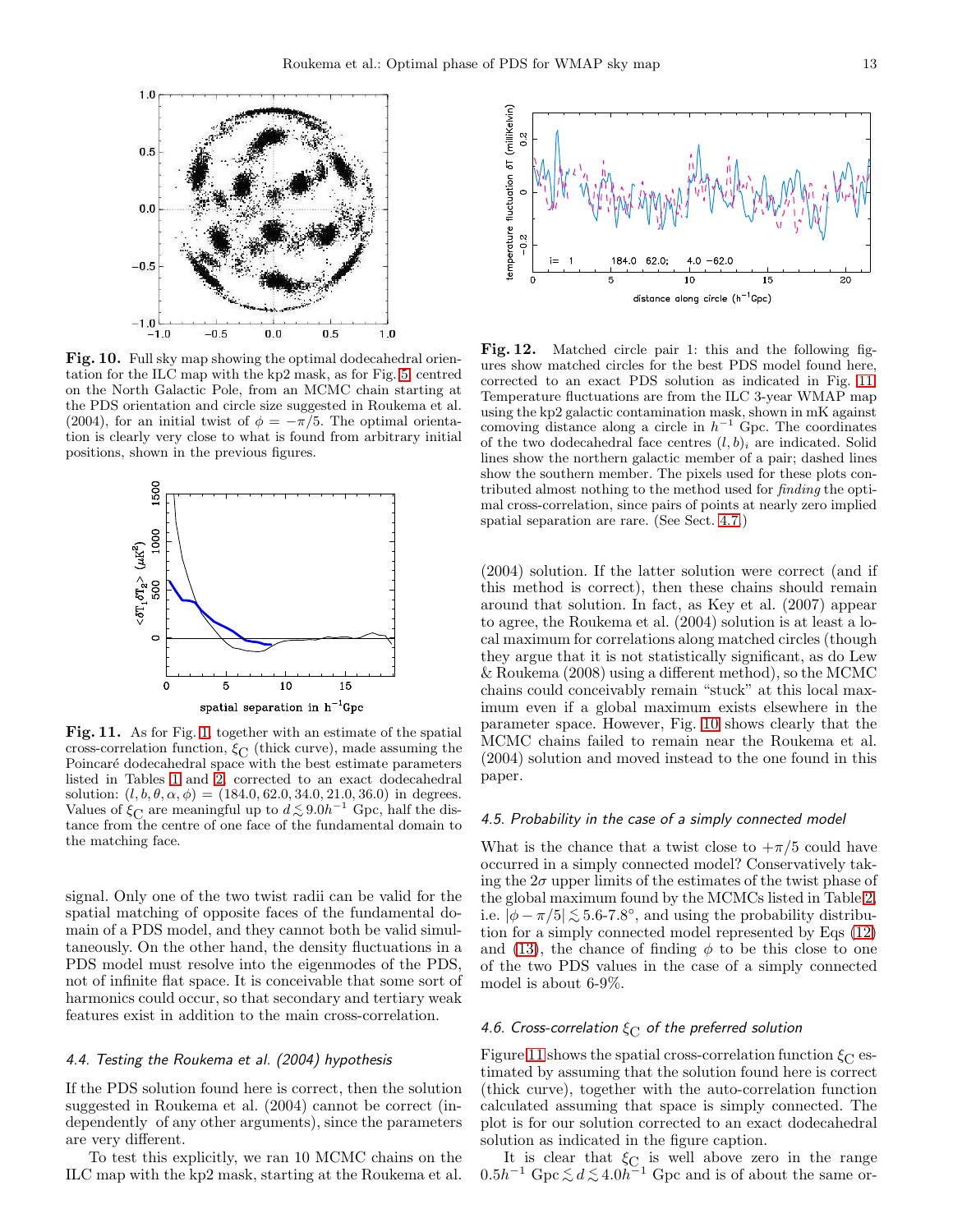

Fig. 13. Matched circle pair 2, as in Fig. [12.](#page-12-2)



<span id="page-13-1"></span>Fig. 14. Matched circle pair 3, as in Fig. [12.](#page-12-2) The kp2 galactic contamination mask cuts severely into these two circles.



Fig. 15. Matched circle pair 4, as in Fig. [12.](#page-12-2) As in Fig. [14,](#page-13-1) the Galaxy cut is severe.

der of magnitude as the auto-correlation  $\xi_A$ ; in fact, it is above zero in the range  $d \lesssim 6.0h^{-1}$  Gpc. This is clearly con-<br>sistent with the PDS hypothosis. On the other hand, as sistent with the PDS hypothesis. On the other hand, according to the simply connected hypothesis, these strong cross-correlations are correlations of temperature fluctuations at points located at positions on the sky separated by well above  $10h^{-1}$  Gpc. Given the nearly flat, zero autocorrelation measured on scales above  $10h^{-1}$  Gpc, these temperature fluctuations should be very weakly correlated according to the simply connected hypothesis.



Fig. 16. Matched circle pair 5, as in Fig. [12.](#page-12-2)



<span id="page-13-2"></span>Fig. 17. Matched circle pair 6, as in Fig. [12.](#page-12-2)

What is striking in Fig. [11](#page-12-0) is that  $\xi_{\text{C}}$  finishes — at half the distance separating matching faces of the fundamental domain — just where  $\xi_A$  seems to become flat and zero-valued. This is qualitatively consistent with a PDS interpretation of the "lack of power on large scales".

## <span id="page-13-0"></span>*4.7. Implied matched circles*

The method used in this paper uses random pairs of points of which each point is selected randomly (uniformly) on the 2-sphere, focussing especially on pairs of points that are relatively close.

However, since we used a weighting to focus on bins in pair separations in a way that favours bins with more pairs (Sect. [3.5\)](#page-7-1), and since we used  $d \lesssim 4h^{-1}$  Gpc, corre-<br>sponding to  $\theta \lesssim 25^\circ$  [Eq. (18)], most of the correlations sponding to  $\theta_d \lesssim 25^{\circ}$  [Eq. [\(18\)](#page-6-1)], most of the correlations<br>weed to detect the optimal solution are from pairs with used to detect the optimal solution are from pairs with  $d \gg 0.5h^{-1}$  Gpc, i.e.  $\theta_d \gg 3^{\circ}$ , well above our short separation cutoff and well above the map resolution.

While our match is optimal on the scale of several  $h^{-1}$  Gpc, it does not necessarily imply a good set of matched circles using individual temperature fluctuations. Moreover, the caveats on the circle size, explained in Sect. [4.2,](#page-11-0) suggest that, if the PDS solution found here is correct, then its "perfect" matched circle size may well be rather different from the best estimate found here. On the other hand, the first of these caveats suggests that circles should still be approximately matched for wrong estimates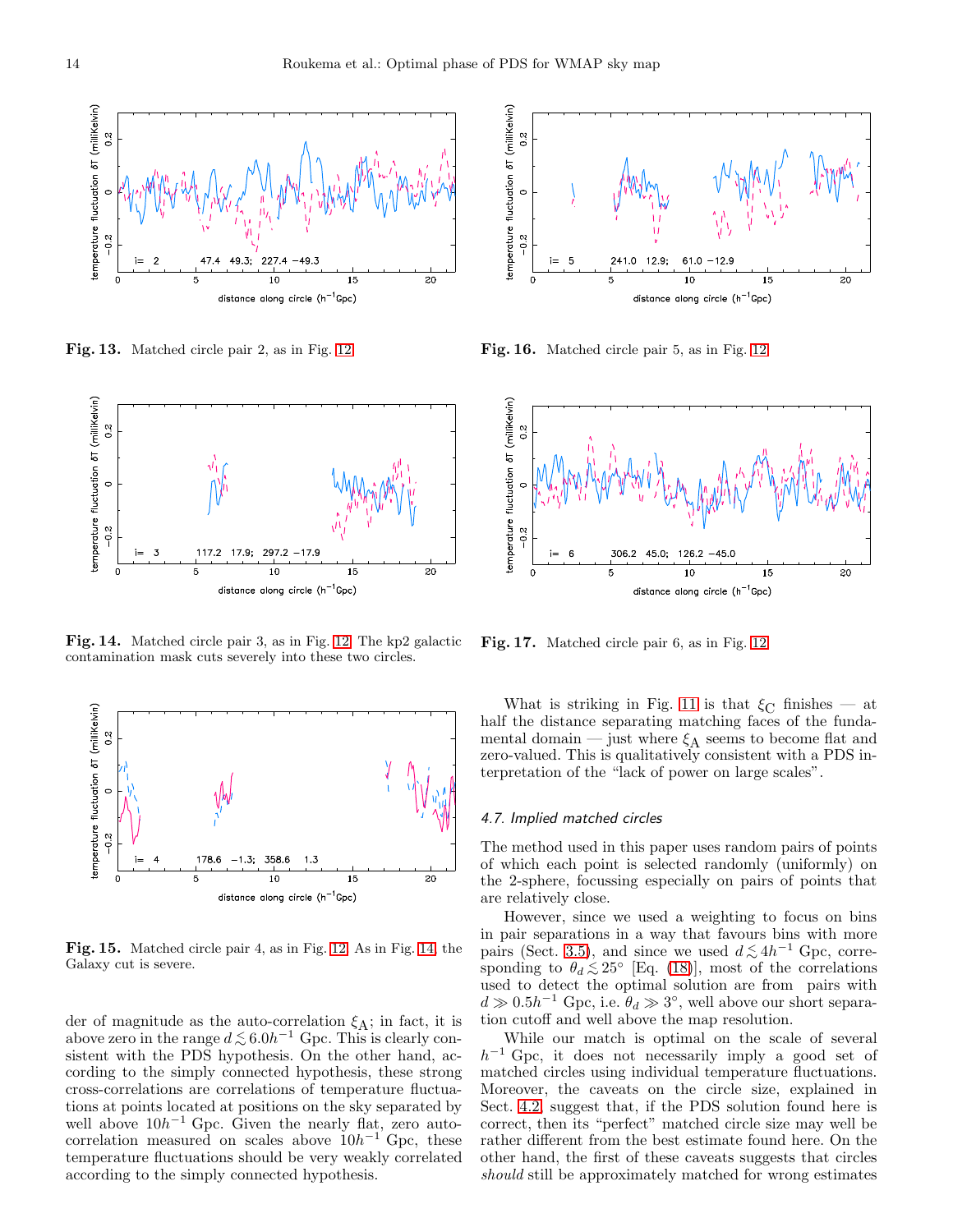

Fig. 18. Full sky map showing the optimal dodecahedral orientation for the ILC map with the kp0 galactic contamination mask, as for Fig. [5,](#page-8-1) centred on the North Galactic Pole.

<span id="page-14-1"></span>

<span id="page-14-2"></span>Fig. 19. Full sky map showing the optimal dodecahedral orientation for the TOH map with the kp0 galactic contamination mask, as for Fig. [5,](#page-8-1) centred on the North Galactic Pole.

of  $\alpha$ , as long as the true  $\alpha$  is "small" (e.g.  $\lesssim 35^{\circ}$ ) and/or<br>the wrong estimate is not too for from the correct estimate the wrong estimate is not too far from the correct estimate.

In Figs [12–](#page-12-2)[17,](#page-13-2) we show the matched circles for the six circles for the corrected solution used in Fig. [11.](#page-12-0) The two circles in pair 1 clearly have similar overall shapes to one another, as do the two circles in pair 6. Circle pair 2 has some regions that match and some of which do not match. Circle pairs 3, 4, and 5 are badly affected by the kp2 cut, but several of the uncut regions do seem to show some correspondence.

The severe cuts due to the kp2 mask in circle pairs 3, 4, and 5 illustrate a difference between a search for "pure" identified circles and the cross-correlation method, as presented in this paper. Since the cross-correlation method is not limited to zero separation pairs (in fact, it uses very few pairs close to zero separation), it has the advantage of being able to cross-correlate "moderately" close pairs and obtain some signal for the holonomy transformation g corresponding to a severely cut circle pair, despite the severity of the cut.

# <span id="page-14-0"></span>5. Discussion

The PDS model has now satisfied several predictions: not only is there a large-scale cutoff in power, but now we find



<span id="page-14-3"></span>Fig. 20. Full sky map showing the optimal dodecahedral orientation for  $P_{\text{min}} > 0.5$ , as in Fig. [5,](#page-8-1) centred on the North Galactic Pole (upper panel), and the corresponding  $\alpha$ ,  $\phi$  values in degrees (lower panel) for the WMAP Q frequency band map, in which the Galaxy very strongly dominates, with no galactic mask. Clearly, the signal is very different from what is found in the foreground corrected maps.

that (i) a PDS solution maximising the cross-correlation on implied small scales relative to the auto-correlation on certainly small scales exists, and the implied small-scale crosscorrelation is of a similar order of magnitude to the autocorrelation on certainly small scales, and (ii) the favoured twist of the "generalised" PDS model agrees surprisingly well with one of the two possible twists to within the accuracy of the method used. Does this mean that the simply connected model should be rejected in favour of the PDS?

Focussing on the second of these tests  $-$  the 6-9% chance in the case of a simply connected model of having a twist as close to  $\pm \pi/5$  as what we find here — there are numerous astrophysical, mathematical, and software caveats to be considered. Among these are:

- (i) Could this be an effect of galactic contamination that happens to mimic a dodecahedral symmetry with a preferred  $+\pi/5$  twist when matching dodecahedral faces?
- (ii) Could modifications to the infinite flat model such as our location in a local void (e.g. Inoue & Silk 2006) be sufficient to modify Eq. [\(13\)](#page-3-2) so that  $\phi \approx \pi/5$  is more likely?
- (iii) Could the nature of the comparison test between the auto-correlation and cross-correlation functions itself favour a  $\pm \pi/5$  twist? Could the MCMC algorithm itself be at fault?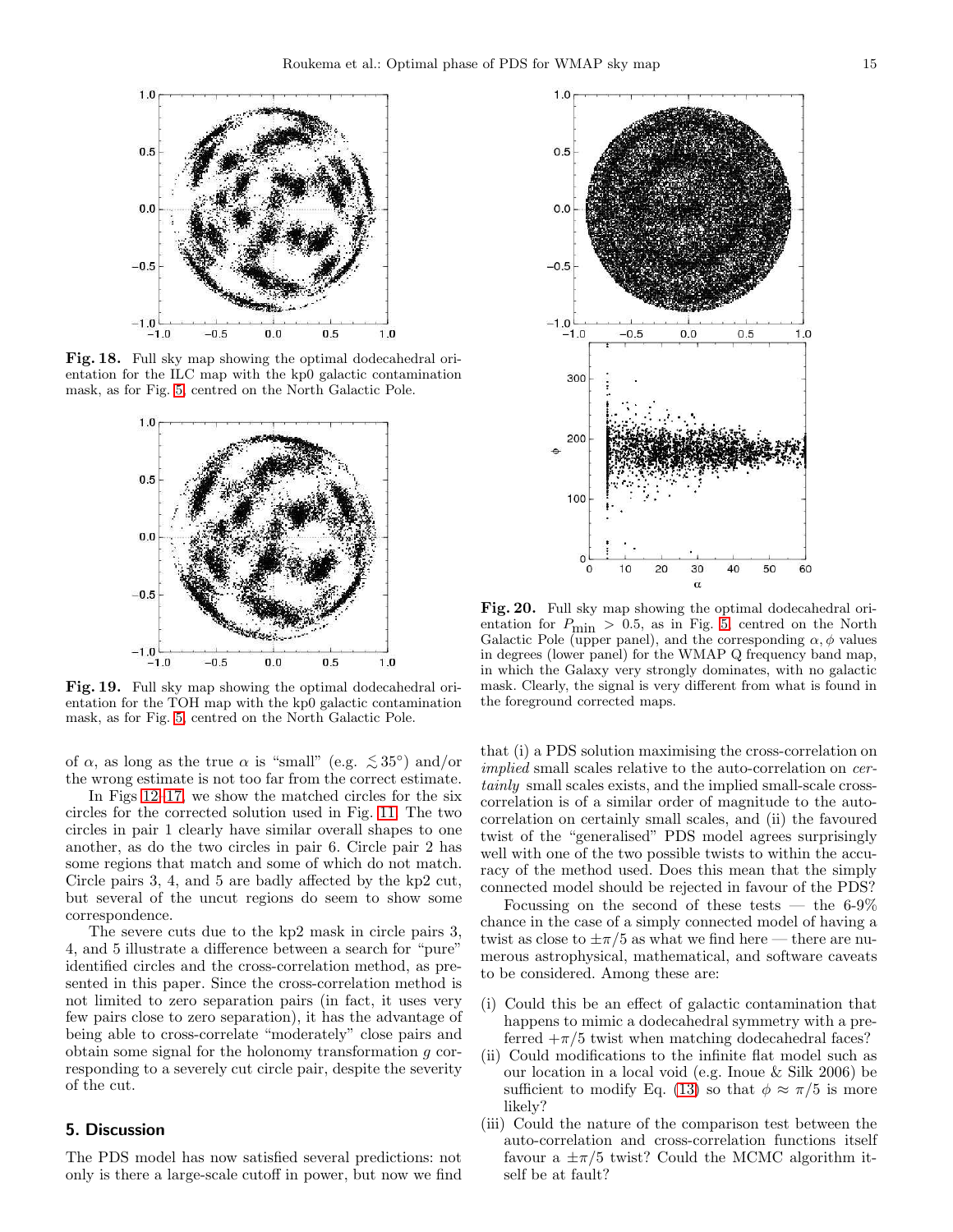<span id="page-15-0"></span>Table 4. Estimates of matched circle radius  $\alpha$  and twist phase  $\phi$  as per Table [2,](#page-10-1) but for the ILC map without any mask, and the TOH map with and without the kp2 mask, each based on only  $N = 2$  "independent experiments", i.e., two independent concatenations of five MCMC chains.

|               | $\it n$ | $\alpha^{\circ}$ | $\sigma^\circ_{\langle\alpha\rangle}$ |      |     |  |
|---------------|---------|------------------|---------------------------------------|------|-----|--|
| $ILC$ no mask |         |                  |                                       |      |     |  |
| 0.4           | 6103.5  | 18.7             | 0.9                                   | 35.1 | 0.7 |  |
| 0.5           | 3513.2  | 17.6             | 0.5                                   | 37.4 | 0.2 |  |
| 0.6           | 1735.0  | 17.4             | 0.4                                   | 38.3 | 0.6 |  |
| TOH kp2       |         |                  |                                       |      |     |  |
| 0.4           | 7144.3  | 22.1             | 0.8                                   | 30.8 | 4.3 |  |
| 0.5           | 4139.3  | 21.9             | 0.4                                   | 30.9 | 3.6 |  |
| $0.6\,$       | 2173.8  | 22.9             | 0.3                                   | 28.7 | 5.3 |  |
| TOH no mask   |         |                  |                                       |      |     |  |
| 0.4           | 7909.5  | 19.6             | 0.4                                   | 27.5 | 4.1 |  |
| 0.5           | 4549.8  | 19.3             | 0.3                                   | 30.8 | 2.4 |  |
| 0.6           | 2203.2  | 19.1             | $0.2\,$                               | 31.2 | 1.8 |  |

- (iv) Does a simply connected, infinite flat model really imply a uniform distribution for twist phases  $\phi$ ?
- (v) The angle  $\pi/5$  as a rotation angle in  $\mathbb{R}^4$  from one copy of an SLS to another copy of the SLS is necessarily built into the software. Although this rotation is orthogonal to the twist, could it be possible that, due to a subtle programming error, this angle is also built in as a favoured twist angle?

Alternatively, numerous other checks can be made to test the PDS interpretation of this result, including:

- (vi) Can this solution be confirmed on smaller scales?
- (vii) Are the "secondary" and "tertiary" solutions listed in Tables [3](#page-10-5) consistent with PDS harmonics (eigenmodes)?
- (viii) Is this solution compatible with other PDS analyses of the WMAP data?

## *5.1. Galactic contamination?*

Could the dominant signal be an effect of galactic contamination? Figures [5–](#page-8-1)[7](#page-9-1) show that whether the kp2 mask, covering about 15% of the sky, or no mask at all is used, the same solution is clearly dominant, both for the ILC map and the TOH map. If galactic contamination were significant, it should show up more strongly in the plots with no masking. Indeed, Figs [5–](#page-8-1)[7](#page-9-1) show that some weak amount of extra signal, offset from the main solution, does seem to appear when no mask is used, consistent with an interpretation as galactic contamination. The main solution remains dominant.

These figures only show the orientation of the dominant solution. Could the twist itself be due to the shape of the mask, e.g. due to correlating "western" mask edges with "eastern" mask edges? This seems unlikely, but Table [4](#page-15-0) confirms that the twist is present with very similar values when no mask at all is used. Each case in this table is for 10 chains. These are divided into two groups, each of five chains. The estimates for a given map/mask combination are thus based on only  $N = 2$  "independent experiments", each of five chains concatenated, rather than  $N = 4$  groups of six chains, so they should be less precise than those for the ILC kp2 case, listed in Table [2.](#page-10-1)

The estimates in this table are for smaller numbers of chains and so less precise than those for the ILC map with the kp2 mask, but they are clearly consistent with the latter. The signal is therefore unlikely to be an artefact due to the shape of the mask.

Curiously, the best estimates of  $\phi$ , together with their uncertainties  $\sigma_{\langle \phi \rangle}$  in Table [4](#page-15-0) for the TOH map with and without the kp2 mask, seem to indicate that the further the mean is from 36.0°, the larger the uncertainty  $\sigma_{\langle \phi \rangle}$ . We have not attempted to interpret this statistically, though it does hint that an alternative way of finding best estimates could lead to a best estimate of  $\phi$  closer to 36.0°, with a smaller uncertainty. As stated at the beginning of Sect. [4,](#page-8-0) our MCMC chains have been made publicly available for independent analysis.

Returning to the question of possible galactic contamination, could it be possible to be even more conservative and mask more of the sky while not losing the signal? The two-point correlation function depends on the numbers of pairs of points available for sampling a domain. Reducing the coverage of sky by a fraction  $f$  implies a reduction in the number of pairs by  $(1-f)^2$ .

This can also be thought of in terms of matched or nearly matched circles. For most choices of the twist  $\phi$ , the masked points in one member of a circle pair will correspond to unmasked points in the other pair. Obviously, such pairs cannot be used, even though one of the points lies outside of the masked region. Hence, the masking of pairs grows faster than the masking of individual pixels. The severe cuts in about half of the circles shown in Figs [12–](#page-12-2)[17](#page-13-2) illustrate this.

Any further reduction in the amount of sky used risks increasing the presence of noise. A stronger mask used for some studies is the kp0 mask. This covers about 25% of the sky; i.e., about 46% of pairs of points used for estimating correlations are masked. Figures [18](#page-14-1) and [19](#page-14-2) show the  $(l, b)_i$ estimates implied by the optimal  $(l, b, \theta)$  values in the ILC and TOH maps, respectively, for the kp0 mask. Both figures contain the solution found with no mask or the kp2 mask, but an additional set of optimal points is present, weakly for the TOH map and strongly for the ILC map.

Which of these is more correct? Tegmark et al. (2003) used a method expected to contain less non-cosmological signal from foregrounds and detector noise outside the GP than the ILC method. This would imply that the additional signal that is strong in Fig. [18](#page-14-1) and weak in Fig. [19](#page-14-2) is more likely to be noise than signal.

In their own study of the first-year ILC and TOH maps by an identified circles method, Aurich et al. (2006) find in their Fig. 9 that that the TOH map gives a sharper signal at  $\Omega_{\text{tot}} \approx 1.015$  — than the ILC map. While this could be a coincidence, it could also indicate that the TOH map correctly reduces foreground and detector noise contamination in such a way that two quite different methodologies — that of Aurich et al. (2006) and our own — yield sharper signals favouring a PDS model.

Given that there is disagreement between the two different maps regarding the additional signal, but the main signal remains present, galactic contamination does not seem to be a strong contender in explaining the main signal found for either no mask or the kp2 mask.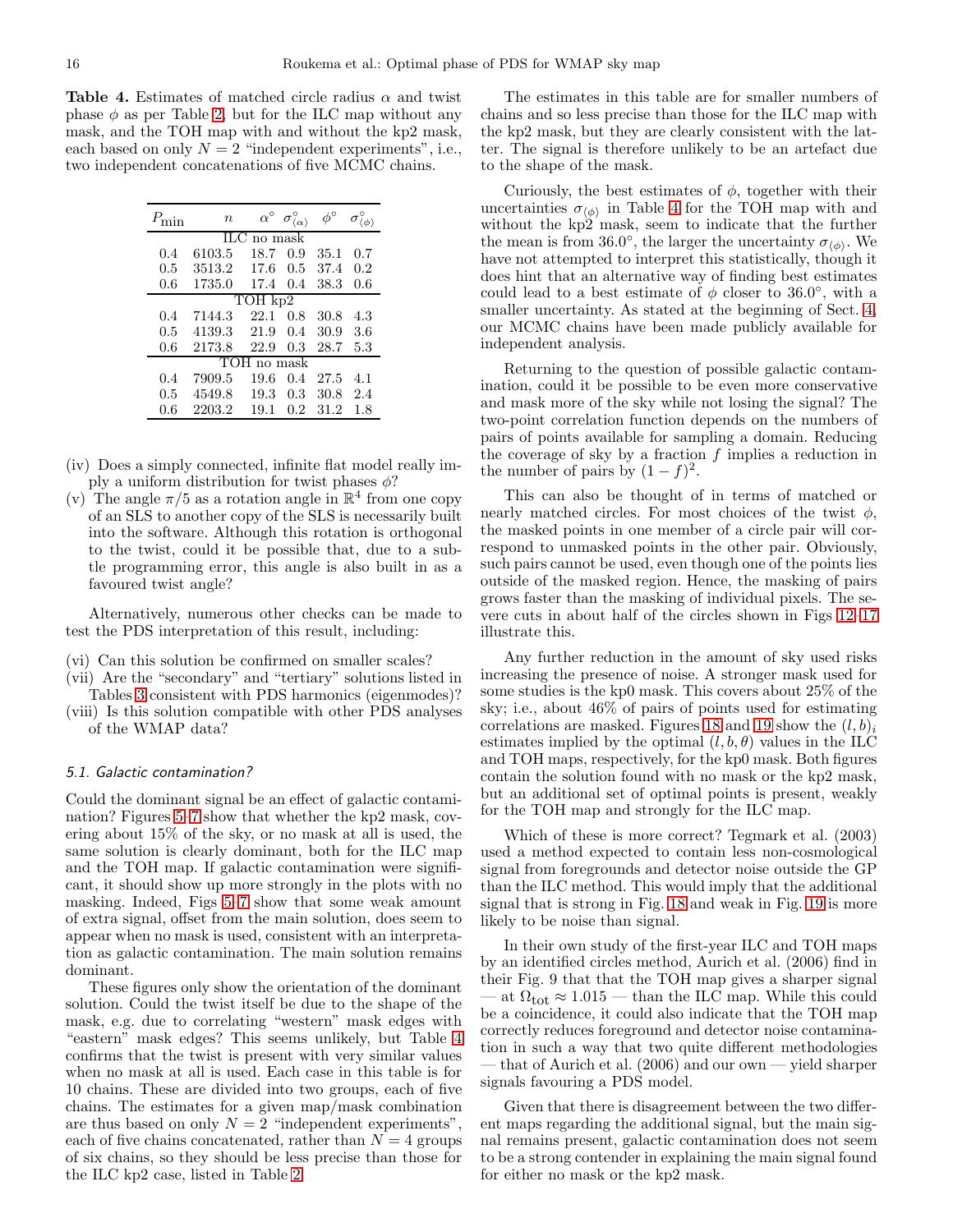

<span id="page-16-2"></span>Fig. 21. Schematic derivation of the preferred twist of a matched circles pair implied by a map dominated by the Galactic Plane (GP). The SLS is shown by a circle. The GP is shown as a horizontal edge-on, solid disc. The sky map can be thought of as a binary map, zero everywhere except at the GP where it is positively valued. One copy, AB, of a matched circle is shown to the left, at an arbitrary angle with respect to the GP, in projection, containing point A, far from the GP, and B, intersecting with the GP. The circle intersects with the GP at only two points, B and another point behind B in this projection. Dashed arrows indicate the translation (with no twist) from one side of the sky to the other, so that A maps to  $A'$ , B maps to B'. See Sect. [5.1.1.](#page-16-0)

#### <span id="page-16-0"></span>5.1.1. The expected galactic signal

Another test is to see what signal is expected from the Galaxy. We ran four 12,000 step MCMC chains on the Q (41  $GHz$ ) band (smoothed) WMAP map<sup>[10](#page-16-1)</sup>. This map is clearly dominated by the Galaxy. Figure [20](#page-14-3) shows the "preferred" maximal cross-correlations for  $P_{\rm min}$   $>$  0.5 and the corresponding circle sizes and twists  $\phi$ .

Since the Galaxy signal is nearly axisymmetric, the preferred face centres  $(l, b)$ <sub>i</sub> vary approximately uniformly across the whole sphere, with a strong axisymmetry around the north-south axis, and some small variation with latitude. This is not at all similar to the dominant signal found in the ILC and TOH maps, which at best could be seen as approaching some sort of axisymmetry only by shifting one of the face centres to the NGP (or SGP).

The lower panel in Fig. [20](#page-14-3) shows a very strong preference for  $\phi = \pi$ . This does not match the dominant signal in the ILC and TOH maps. Moreover, a favoured twist phase of  $\phi = \pi$  should be *expected* from a map dominated by a strong signal approximating that of the GP, for (nearly) arbitrary face centres.

This is shown schematically in Fig. [21.](#page-16-2) Consider a sky map that is zero everywhere except on the GP, where it has some positive value. A circle AB that is translated with zero twist to the other side of the sky, i.e. to A'B', fails to match the circle A'B'. B is close to the GP but B' is not close to the GP, and A is far from the GP, while A' is close to the GP. Keeping in mind that the sky here is  $S^2$ , it is clear that a twist of 180◦ is required so that the two points that intersected with the GP in the first matched circle again intersect the GP after the translation. In other words, the favoured twist angle is  $180^\circ$ . This geometry applies for arbitrary circles, except for those nearly parallel or orthogonal to the GP. Hence, the signal shown in the lower panel of



<span id="page-16-1"></span>[dr2/skymaps/3yr/wmap\\_band\\_smth\\_imap\\_r9\\_3yr\\_Q\\_v2.fits](dr2/skymaps/3yr/wmap_band_smth_imap_r9_3yr_Q_v2.fits)



<span id="page-16-4"></span>Fig. 22. Comparison of simulated "generalised" PDS maps with random input twists  $\phi_i$ , to the estimated (output) twists  $\phi$ <sub>0</sub>, both in degrees. The two correlate well, with no sign of any tendency to favour  $\pm 36^{\circ}$ . The r.m.s. difference between  $\phi_1$  and  $\phi$ <sup>o</sup> is 20.2°. See Sect. [5.3](#page-16-3) for details.

Fig. [20](#page-14-3) is just what can be expected from a galactic signal, and does resemble our detected signal.

If the signal we found is caused by the Galaxy, then it is not due to the dominant part of the Galaxy signal, but rather to a more subtle aspect of the galactic signal which by chance has a PDS-like symmetry.

#### *5.2. Modifications to the infinite flat model*

Is there any modification to the simplest version of the infinite flat model, such as modelling our location in a local void (e.g. Inoue & Silk 2006) or other methods of attempting to explain the lack of large-scale power or the "Axis of Evil" (e.g. Land & Magueijo 2007, and references therein), that would explain a dodecahedrally symmetric pattern of twists by  $+\pi/5$ ? This could be possible, in principle, although in that case, the question of which model is preferred by Occam's Razor would arise. This topic goes beyond the scope of this paper.

#### <span id="page-16-3"></span>*5.3. Is*  $\phi = \pm \pi/5$  *built into our method or software?*

Could the results found here be somehow built into the geometrical, correlational, or other algorithmical aspects of our method, or be caused by one or more bugs in the software? Extensive cross-checking of different parts of the circles package indicates no sign of an error significant enough to create an artificial signal similar to the one found here. However, in principle, any moderately complex piece of software can always contain bugs.

As discussed in Sect. [5.1.1,](#page-16-0) analysis of the WMAP Q map gave a clear signal consistent with what is expected — an axisymmetric, nearly uniform distribution of preferred face centres and a strongly preferred phase of  $\phi = \pi$ . However, this is clearly a very special situation with a very particular resulting twist phase  $\phi$ . Here we describe a more general test. The principle is to create a simple, asymmetric pattern in six faces of a spherical dodecahedron, translate them to the opposite faces, and apply a twist. By construction, the cross-correlation should be very strong for this twist. In general, it should be weak for other twists. The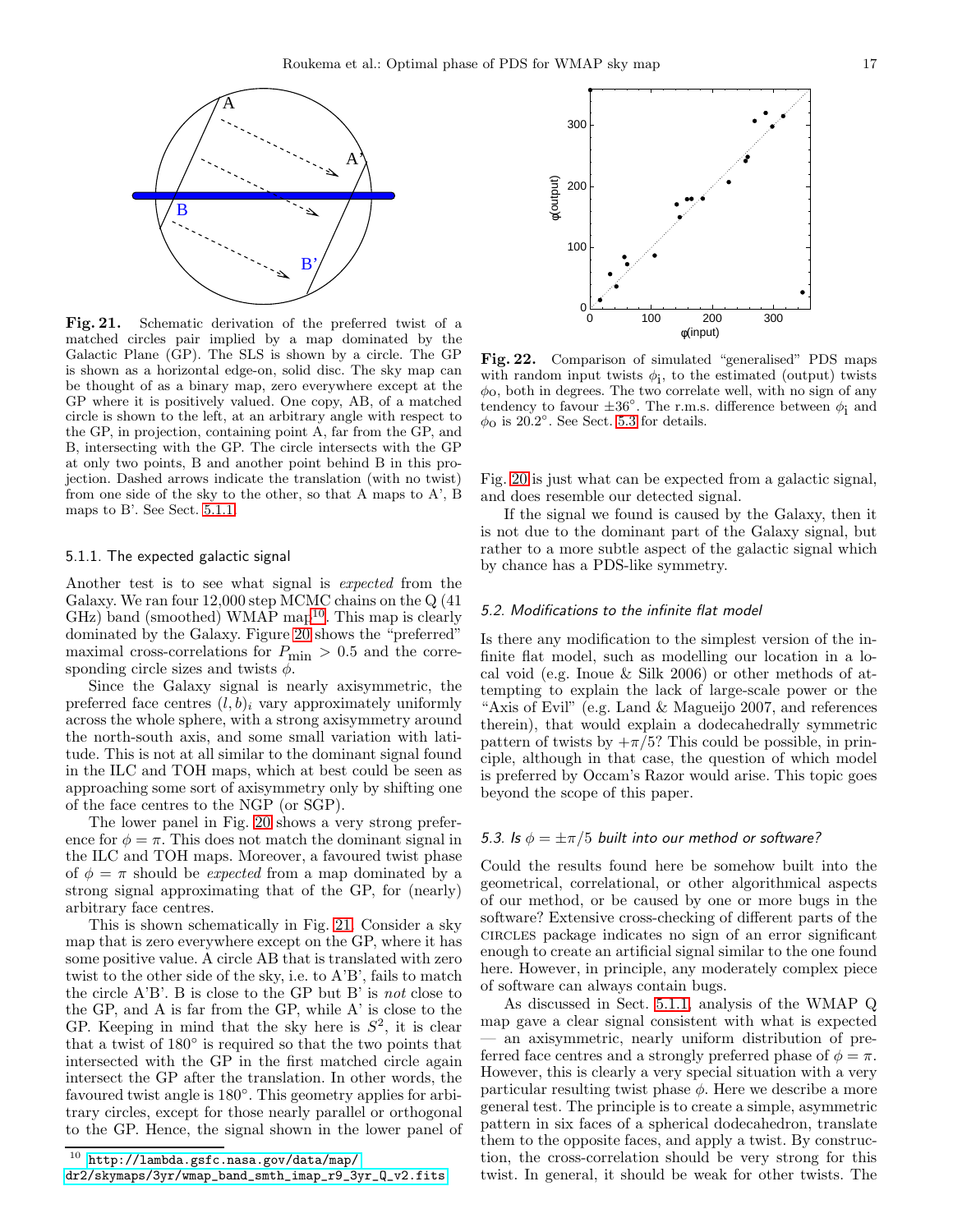MCMC method is then used to try to detect the preferred twist.

Some experimentation has indicated that the simplest test patterns are not necessarily sufficient to yield a convergent solution in 5-parameter space, since it is easy to induce false matches due to various periodicities between "adjacent" copies of the pattern. The function should be, in general, circularly asymmetric around each face centre so that only one favoured twist can be found. In the real Universe, it could happen that it is more difficult to find a single solution than in this artificial case. However, the result found in the WMAP data was that a single solution does indeed dominate. What is important to test is whether an artificial signal can lead to a strong, unique false detection.

The test pattern we adopted is

$$
\left| \cos^5 \left( \frac{\pi b}{45} \right) \right| \frac{bl(100 - |b|)}{36000|b|},\tag{33}
$$

where  $l$  and  $b$  are both in degrees. This is a smooth, moderately sinusoidal, asymmetric function of l and b, used for all pixels within 31.7◦ of the centre of a dodecahedral face, i.e. within a disc approximately touching the edges of the pentagonal border. These pixels are then copied by a translation to the opposite face and rotated by a twist of  $\phi_i$ .

There is only a trivial algorithmic difference between stepping in all five parameters or stepping in a single parameter. In this way, we can test most aspects of our method and software, as indicated in Sects [3.5](#page-7-1) and [3.6,](#page-7-0) in particular, the estimates of the correlation functions, the calculation of the probability estimator defined in Eq. [\(25\)](#page-7-2), and the basic MCMC functionality, by starting our simulated maps at the correct input values  $(l, b, \theta, \alpha)$  for the simulated map and holding these constant, while starting at an arbitrary phase  $\phi$  unrelated to the input value  $\phi_i$  of the simulated map.

If something is wrong with the correlation function estimation, the probability estimator defined in Eq. [\(25\)](#page-7-2) or the basic MCMC functionality, or if a phase  $\phi = \pm \pi/5$ is somehow accidentally built into the software, then this should be revealed by toy simulations of this type. Figure [22](#page-16-4) compares input and output values of  $\phi$  based on 20 MCMC chains, each of 6000 steps. Each input toy map is generated for a random point  $(l, b, \theta, \alpha, \phi)$ , and the chain is started at the same  $(l, b, \theta, \alpha)$  position but a random twist  $\phi \in [0, 2\pi]$ . Since the artificial maps contain matching  $31.7°$  discs, we restrict the circle size in the MCMC chains to  $\alpha \leq 30^{\circ}$ .

Estimates of  $\phi_0$  are based on steps 1001 to 6000 (i.e. removing a burn-in of 1000 steps) of a simulation, using a minimum probability requirement of  $P > P_{\text{min}} = 0.5$  as for the analysis on real data. The mean of the differences  $\delta \equiv \phi_0 - \phi_1$  for the 20 chains is +8.3° with a standard error in the mean of 4.6 ◦ . Clearly, the input and output twists are statistically close to equal. Moreover, there is no sign that either of  $\pm \pi/5$  are favoured due to either an intrinsic error in our method or to a software error. If the correlation function estimates, "probability" estimator, and general MCMC functionality contain any hidden errors, then these do not explain our estimate of  $\phi \approx +\pi/5$ .

#### *5.4. Is the expected distribution of* φ *uniform?*

If the simply connected model is assumed, then the spatial auto-correlation on large scales could conceivably be used to model the expected cross-correlations, though this would probably neither be easy nor free of model-dependent assumptions.

For a fixed circle radius, as  $|\phi|$  increases from zero to  $\pi$ , the separation between identified points increases. Thus, if the autocorrelation were monotonically decreasing as separation increased, then higher values of  $|\phi|$  would imply lower correlations.

However, for circle radii  $\alpha \lesssim \pi/4$ , which constitute almost all the points shown in Fig. [8,](#page-10-2) the separation (assuming simple connectedness) between opposite circles is a minimum of  $2\cos(\pi/4) \approx 1.4$  times an SLS radius, i.e. a minimum of  $13.4h^{-1}$  Gpc. If the auto-correlation function  $\xi_A$  is reasonably isotropic, then over the range  $|\phi| \in (0, \pi)$ , the cross-correlation  $\xi_C$  will sample  $\xi_A(d\gtrsim 13.4h^{-1}$  Gpc).<br>Figure 1, shows that this function is approximately flat Figure [1](#page-1-0) shows that this function is approximately flat and close to zero, at least relative to the correlations at  $d \lesssim 4h^{-1}$  Gpc.<br>The larges

The largest circle radii we considered here are those with  $\alpha = 60^{\circ}$ . This gives a minimum of one SLS radius  $(9.5h^{-1}$  Gpc) separating a pair of points under the simply connected assumption, which is approximately the separation at which  $\xi_A$  becomes flat and approximately zero. Hence, if the auto-correlation estimated under the simply connected assumption and shown in Fig. [1](#page-1-0) is approximately correct, then the expected distribution of  $\phi$  for the range of circle sizes considered here should be close to uniform.

Independently of trying to explain our result in terms of a simply connected model, what other evidence could support the PDS interpretation?

#### *5.5. Can this solution be confirmed on smaller scales?*

Probably the biggest open question raised from the present work is the nature of the signal at smaller length/angular scales:  $r \lesssim 0.5 h^{-1}$  Gpc or  $\theta_d \lesssim 3^\circ$ . Investigating this would require much smaller Markov chain steps than we have used here.

To have our Markov chains converge in a reasonably short time but also have them start at arbitrary positions in parameter space, we defined a 10◦ width Gaussian for stepping between points. Now that the globally optimal point in parameter space has been found, chains with a narrower width, and/or a stricter "probability" function for deciding how probable it is that a point in parameter space corresponds to a correct solution, could be used to find an optimal point with higher angular resolution, by starting from our present solution as an approximate solution, rather than starting from arbitrary points in parameter space.

However, if our solution is physically correct, then while there is no reason why the intrinsic density-density crosscorrelation at sub-gigaparsec scales should differ from the density-density auto-correlation, we can expect some differences in temperature-temperature correlations due to various projection effects: both the Doppler effect and the integrated Sachs-Wolfe effect (ISW) should cause some differences between the two functions when correlating temperature fluctuations. Another complication on small scales, as Aurich et al. (2006) have shown, is that the WMAP ILC map has a lack of signal on these scales.

Furthermore, could the stronger cross-correlation for our PDS solution at around  $3-8h^{-1}$  Gpc relative to the auto-correlation be explained by ISW dampening of the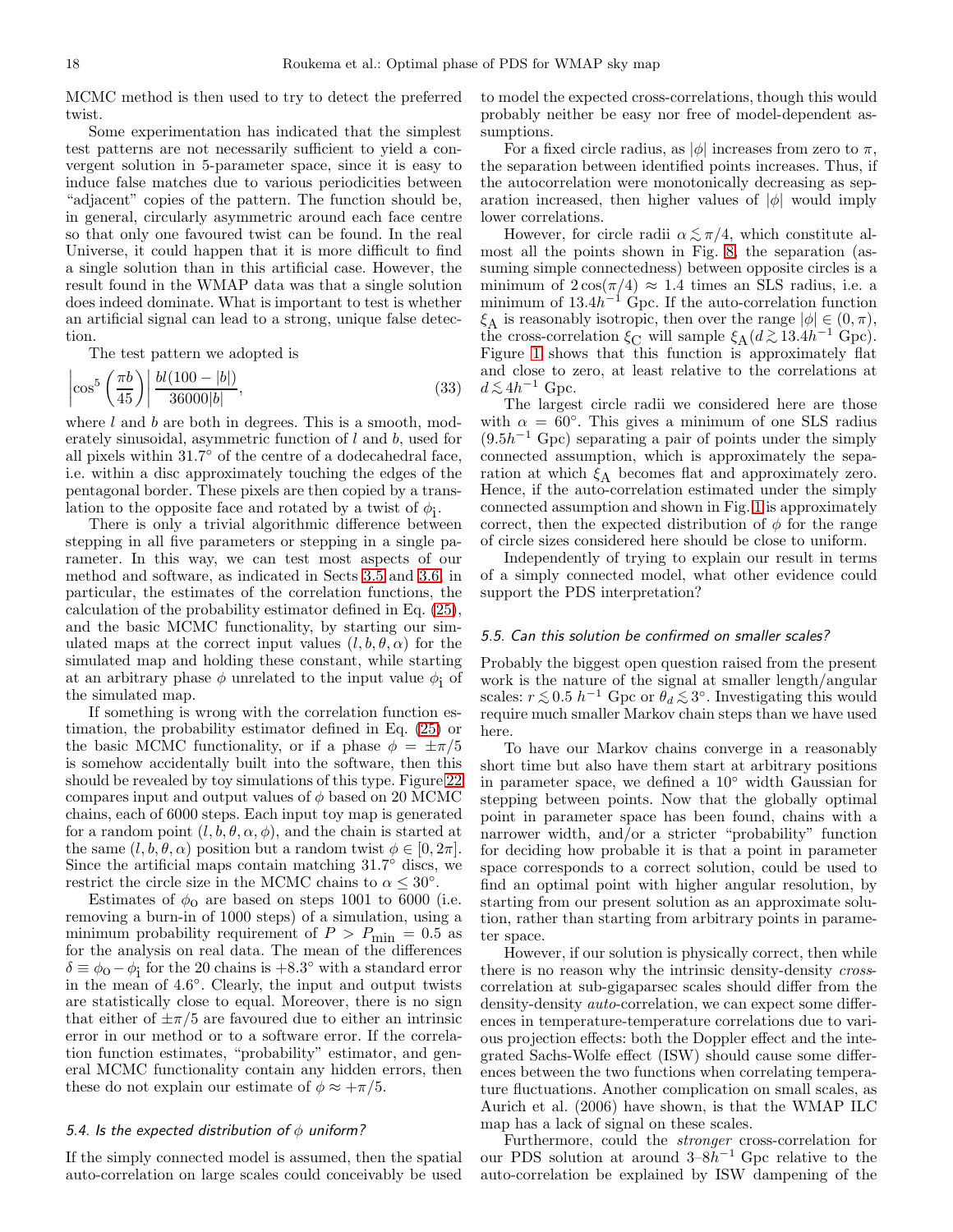auto-correlation on these scales? Since the cross-correlation temperatures corresponding to these cross-correlations are observed, in general, at widely different angles, they are less likely to be foregrounded by the same ISW fluctuation, so this seems possible at least qualitatively.

A practical problem in extending the present method to smaller scales is the need to use enough pairs of points  $(x_{i_1}, x_{i_2})$  on the SLS for which  $d(x_{i_1}, [g_j(x_{i_2})])$  is "small". For a given, finite number of points  $N_p$ , there are fewer and fewer pairs of points separated by smaller and smaller separations.

As explained in Sect. [3.5,](#page-7-1) we used  $N_p = 2000$  points distributed uniformly on the sphere. In fact, a larger number of points are generated when a galactic contamination mask is used. To avoid any chance of bias, the points are generated uniformly, excluding those falling within the mask, until the required number of points have been obtained. Excluding distantly separated pairs of points, where the distance is the minimum of  $\{d(x_{i_1}, [g_j(x_{i_2})])\}$  for the 12 holonomy transformations  $g_i$ , is a heavy computational task equivalent to making the main calculation loop needed for correlation function estimation.

Testing of smaller scales therefore requires considerably more pairs of points, and this would seem to scale as  $N_{\rm p}^2$ , increasing the calculation time proportionally. Improvements to this scaling using geometrical arguments would likely be complex and would risk inducing an ambiguity as to whether the new results are due to the non-uniform distribution of the points or to the intrinsic properties of the data.

## *5.6. Are the "secondary" and "tertiary" solutions explainable as PDS harmonics (eigenmodes)?*

If the eigenmodes of the PDS imply features such as those shown in Fig. [8](#page-10-2) and Table [3,](#page-10-5) then this would support the PDS interpretation of the signal found here.

## *5.7. Is this solution compatible with other PDS analyses of the WMAP data?*

The Roukema et al. (2004) "hint" of a solution was based on looking for identified circles, so, as noted above in Eq. [\(5\)](#page-2-4), was based on using a much smaller part of the available signal to search for a candidate favoured PDS orientation. Key et al. (2007) and Lew & Roukema (2008) agree that the solution is a local maximum in the parameter space, but that it is not statistically significant. Using the greater amount of information available from the cross-correlation at separations going up to  $r \lesssim 4h^{-1}$  Gpc rather than just  $r = 0$ , the requiremented in Sect 4.4 agrees that the  $r = 0$ , the results presented in Sect. [4.4](#page-12-3) agree that the Roukema et al. (2004) PDS solution is not globally favoured by the data. Moreover, MCMC chains starting at that solution move towards and converge towards the solution found with the present method.

One way of comparing with other PDS analyses, which use quite different methodologies to analyse the WMAP data, is to consider estimates of the total density parameter  $\Omega_{\text{tot}}$ . Luminet et al. (2003) initially favoured an estimate of  $\Omega_{\text{tot}} \approx 1.013$ , but in more recent work using many more eigenmodes of the PDS, they favour  $\Omega_{\text{tot}} \approx 1.018$ (for  $\Omega_{\rm m} \approx 0.27$ ) by requiring maximal suppression of the quadrupole (Caillerie et al. 2007). In analyses based on WMAP first-year  $C_l$  estimates, Aurich et al. (2005b) found  $1.016 < \Omega_{\text{tot}} < 1.020$ , and using a combined match circles method, Aurich et al. (2006) favoured  $\Omega_{\text{tot}} \approx 1.015$  (for  $\Omega_{\rm m} \approx 0.28$ ).

Are these consistent with our solution? The total density parameter  $\Omega_{\text{tot}}$  relates tightly to the circle radius  $\alpha$ , with some dependence on  $\Omega_{\rm m}$ , e.g. Fig. 2 of Roukema et al. (2004) or Fig. 10 of Aurich et al. (2005b). The estimates  $\Omega_{\text{tot}}$  = 1.015 (for  $\Omega_{\text{m}}$  = 0.28) and  $\Omega_{\text{tot}}$  = 1.018 (for  $\Omega_{\rm m} = 0.27$ ) correspond to  $\alpha = 40.5^{\circ}$  and  $\alpha = 47.6^{\circ}$  respectively. Gundermann (2005) also found  $\Omega_{\text{tot}} = 1.017$  (for  $\Omega_{\rm m} = 0.26$ ) as one of his two solutions; this corresponds to  $\alpha = 46.8^\circ.$ 

As discussed in Sect. [4.2,](#page-11-0) the "matched discs" interpretation (Fig. [9\)](#page-10-4) of Fig. [8](#page-10-2) would imply a true matched circle radius of  $\sim 30-40°$ . This is clearly compatible with the Aurich et al. (2006) estimate, and possibly compatible with the Caillerie et al. (2007) and Gundermann (2005) estimates. Clearly, a variety of different methods, either requiring suppression of large-scale power (other work) or maximising large angular scale correlations in a PDS-like symmetry (our work), and either with the in-built constraint that the twist is  $\pm \pi/5$  (other work) or without that constraint (our work), seem to converge on similar results.

## <span id="page-18-0"></span>6. Conclusion

It seems hard to avoid the conclusion that cross-correlations of temperature fluctuations on would-be adjacent copies of the SLS, which are distant from one another and are (on average) very weakly correlated according to the WMAP 3 year observations, (i) imply a highly cross-correlated "gen-eralised" Poincaré dodecahedral space symmetry (Figs [5–](#page-8-1) [7,](#page-9-1) Table [1\)](#page-10-0) at which these on-average uncorrelated fluctuations happen to be well-correlated with one another (Fig. [11\)](#page-12-0), and, moreover, (ii) this favoured solution is dominated by a signal whose twist phase  $\phi$  lies within a few degrees of one of the two twist phases necessary for a valid PDS model (Table [2\)](#page-10-1).

These two successful predictions of the PDS model follow the WMAP confirmation of the generic prediction of small universe models, a power cutoff in structure statistics on large scales, and the solution appears to be consistent with quite different PDS analyses of the WMAP data.

Do we really live in a Poincaré dodecahedral space? Further constraints either for or against the model are certainly still needed, but the evidence in favour of a PDS-like signal in the WMAP data does seem to be accumulating.

### Acknowledgments

Helpful comments from Bartosz Lew were greatly appreciated. Use of the Nicolaus Copernicus Astronomical Center (Toruń) computer cluster is gratefully acknowledged. Use was made of the WMAP data <http://lambda.gsfc.nasa.gov/product/> and of the Centre de Données astronomiques de Strasbourg <http://cdsads.u-strasbg.fr>.

## References

Aurich, R., Lustig, S., & Steiner, F. 2005a, ClassQuantGra, 22, 3443, [\[arXiv:astro-ph/0504656\]](http://arxiv.org/abs/astro-ph/0504656)